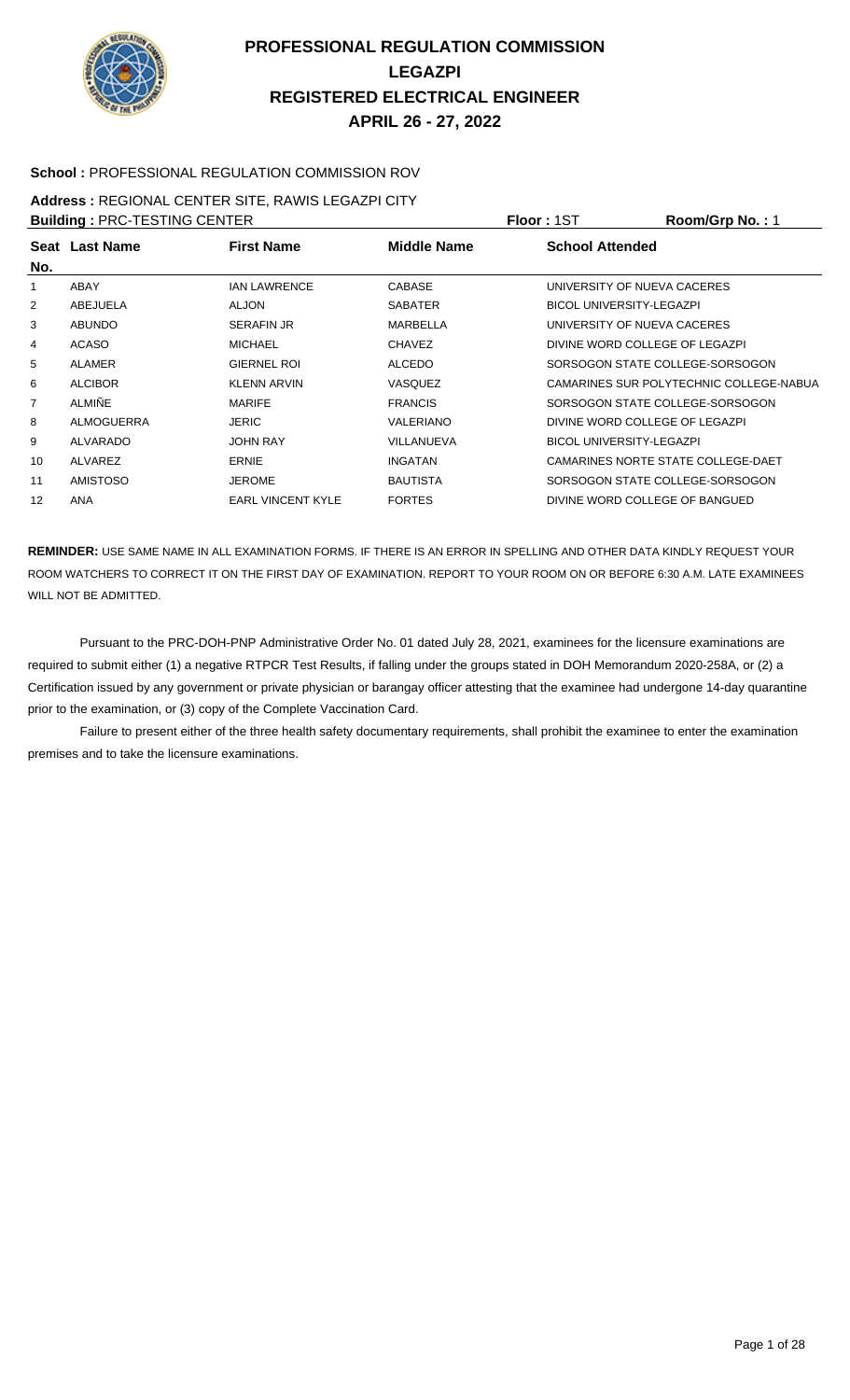

#### **School :** PROFESSIONAL REGULATION COMMISSION ROV

#### **Address :** REGIONAL CENTER SITE, RAWIS LEGAZPI CITY

| <b>Building: PRC-TESTING CENTER</b> |                |                    |                 | <b>Floor: 1ST</b>      | Room/Grp No.: 2                                                           |
|-------------------------------------|----------------|--------------------|-----------------|------------------------|---------------------------------------------------------------------------|
|                                     | Seat Last Name | <b>First Name</b>  | Middle Name     | <b>School Attended</b> |                                                                           |
| No.                                 |                |                    |                 |                        |                                                                           |
|                                     | <b>ANGELO</b>  | <b>JOSHUA</b>      | <b>GORPE</b>    |                        | SORSOGON STATE COLLEGE-SORSOGON                                           |
| 2                                   | ANSUS          | <b>RACHELL</b>     | <b>RODOLFO</b>  |                        | SORSOGON STATE COLLEGE-SORSOGON                                           |
| 3                                   | <b>APRECIO</b> | <b>JUDIE</b>       | <b>ADRIANO</b>  |                        | BICOL STATE COLLEGE OF APPLIED SCIENCES &<br>TECHNOLOGY(FOR. CSPC - NAGA) |
| 4                                   | <b>APUYA</b>   | <b>JONATHAN</b>    | <b>ESPAÑO</b>   |                        | DIVINE WORD COLLEGE OF LEGAZPI                                            |
| 5                                   | <b>ARAGON</b>  | <b>JAN ZEUS</b>    | <b>ESPINOLA</b> |                        | <b>BICOL UNIVERSITY-LEGAZPI</b>                                           |
| 6                                   | <b>ARAOJO</b>  | RONEL MARTIN       | <b>RICAFORT</b> |                        | DEVERA INSTITUTE OF TECHNOLOGY                                            |
|                                     | <b>ARCUENO</b> | <b>QUIM XYPIEL</b> | <b>JIMENEZ</b>  |                        | SORSOGON STATE COLLEGE-SORSOGON                                           |
| 8                                   | <b>ARIOS</b>   | <b>JOHN PAUL</b>   | <b>SHEA</b>     |                        | MARIANO MARCOS STATE UNIVERSITY-BATAC                                     |
| 9                                   | ARNALDO        | ALBERT             | <b>ABAYON</b>   |                        | SORSOGON STATE COLLEGE-SORSOGON                                           |
| 10                                  | ARROYO         | <b>GUILLAUME</b>   | PELAEZ          |                        | CAMARINES SUR POLYTECHNIC COLLEGE-NABUA                                   |
| 11                                  | ARTITA         | <b>NATHANIEL</b>   | CARIÑO          |                        | SORSOGON STATE COLLEGE-SORSOGON                                           |
| 12                                  | ASI            | <b>ROLDAN</b>      | <b>PAMA</b>     | ALBAY                  | COMPUTER ARTS & TECHNOLOGY SCHOOL-OLD                                     |

**REMINDER:** USE SAME NAME IN ALL EXAMINATION FORMS. IF THERE IS AN ERROR IN SPELLING AND OTHER DATA KINDLY REQUEST YOUR ROOM WATCHERS TO CORRECT IT ON THE FIRST DAY OF EXAMINATION. REPORT TO YOUR ROOM ON OR BEFORE 6:30 A.M. LATE EXAMINEES WILL NOT BE ADMITTED.

 Pursuant to the PRC-DOH-PNP Administrative Order No. 01 dated July 28, 2021, examinees for the licensure examinations are required to submit either (1) a negative RTPCR Test Results, if falling under the groups stated in DOH Memorandum 2020-258A, or (2) a Certification issued by any government or private physician or barangay officer attesting that the examinee had undergone 14-day quarantine prior to the examination, or (3) copy of the Complete Vaccination Card.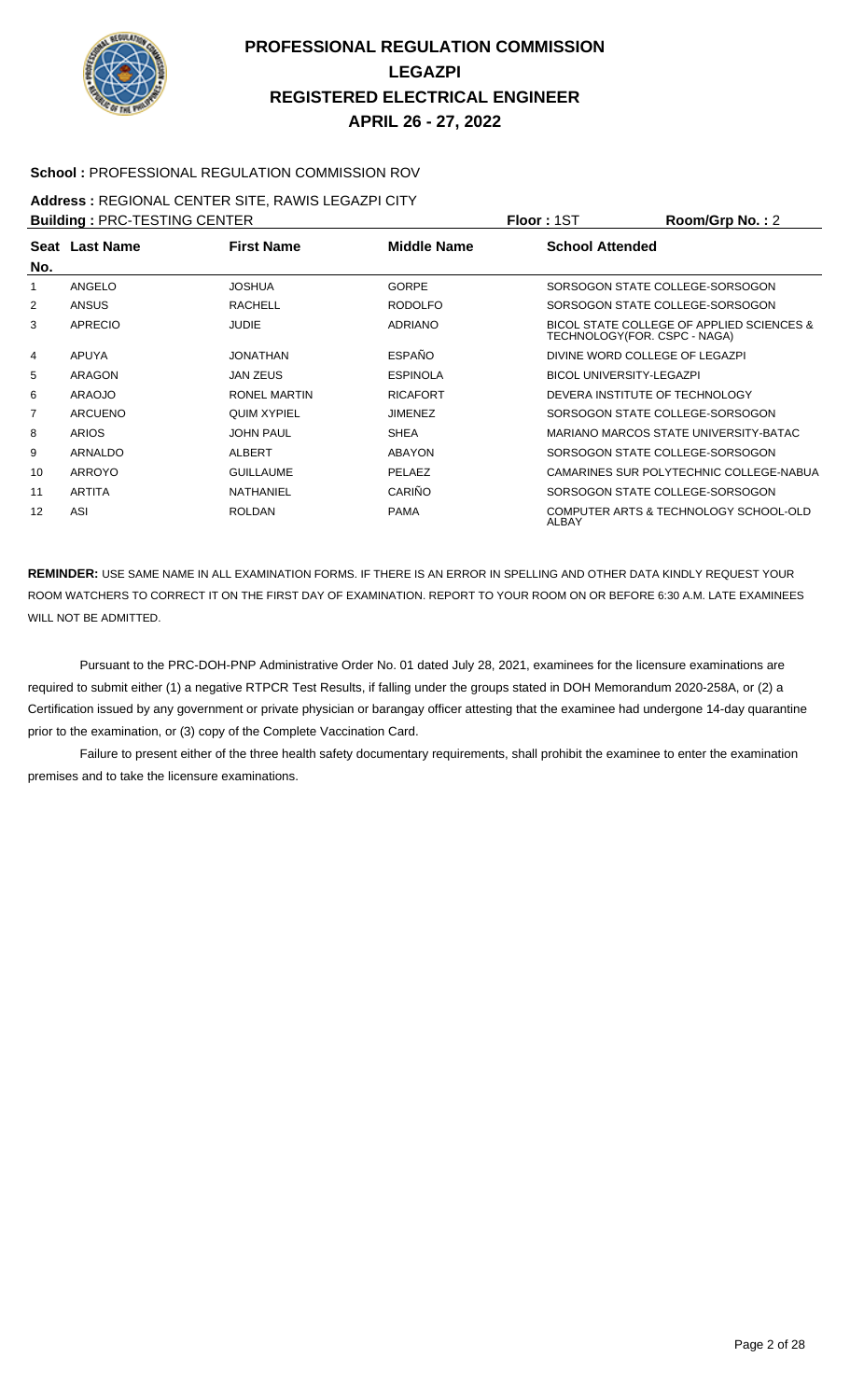

#### **School :** PROFESSIONAL REGULATION COMMISSION ROV

#### **Address :** REGIONAL CENTER SITE, RAWIS LEGAZPI CITY

| <b>Building: PRC-TESTING CENTER</b> |                  |                        |                   | <b>Floor: 1ST</b>               | Room/Grp No.: 3                           |
|-------------------------------------|------------------|------------------------|-------------------|---------------------------------|-------------------------------------------|
| No.                                 | Seat Last Name   | <b>First Name</b>      | Middle Name       | <b>School Attended</b>          |                                           |
|                                     | <b>ASOR</b>      | <b>MARK JHERALD</b>    | <b>VELUZ</b>      | TECHNOLOGY(FOR. CSPC - NAGA)    | BICOL STATE COLLEGE OF APPLIED SCIENCES & |
| 2                                   | <b>ATUTUBO</b>   | <b>JOHANNES ED</b>     | <b>PINCA</b>      |                                 | SORSOGON STATE COLLEGE-SORSOGON           |
| 3                                   | AURELLANO        | <b>SHERWIN</b>         | <b>SECOPITO</b>   |                                 | CAMARINES SUR POLYTECHNIC COLLEGE-NABUA   |
| 4                                   | <b>AVILA</b>     | <b>JOHN PAUL</b>       | <b>BOLO</b>       |                                 | CAMARINES SUR POLYTECHNIC COLLEGE-NABUA   |
| 5                                   | <b>AYCARDO</b>   | ELOIZA MARIE           | AGAO              | <b>BICOL UNIVERSITY-LEGAZPI</b> |                                           |
| 6                                   | AYCARDO          | <b>KRISSA MAE</b>      | <b>GOJIT</b>      |                                 | SORSOGON STATE COLLEGE-SORSOGON           |
| 7                                   | AYLEON           | <b>RHONA MAE</b>       | <b>MALLARI</b>    | <b>BICOL UNIVERSITY-LEGAZPI</b> |                                           |
| 8                                   | <b>BABAEL</b>    | <b>JANICE</b>          | <b>ALA</b>        | DIVINE WORD COLLEGE OF LEGAZPI  |                                           |
| 9                                   | <b>BACARIZAS</b> | <b>JASMINE DOROTHY</b> | <b>DIMALALUAN</b> | <b>BICOL UNIVERSITY-LEGAZPI</b> |                                           |
| 10                                  | <b>BACUDIO</b>   | <b>JOHN PAUL</b>       | <b>BRIÑES</b>     | <b>BICOL UNIVERSITY-LEGAZPI</b> |                                           |
| 11                                  | <b>BADONG</b>    | <b>GIOVANI</b>         | <b>AURILLAS</b>   |                                 | CAMARINES SUR POLYTECHNIC COLLEGE-NABUA   |
| 12                                  | <b>BAGALAY</b>   | <b>ELLA SHAYNE</b>     | <b>LUSTIANO</b>   |                                 | CAMARINES SUR POLYTECHNIC COLLEGE-NABUA   |

**REMINDER:** USE SAME NAME IN ALL EXAMINATION FORMS. IF THERE IS AN ERROR IN SPELLING AND OTHER DATA KINDLY REQUEST YOUR ROOM WATCHERS TO CORRECT IT ON THE FIRST DAY OF EXAMINATION. REPORT TO YOUR ROOM ON OR BEFORE 6:30 A.M. LATE EXAMINEES WILL NOT BE ADMITTED.

 Pursuant to the PRC-DOH-PNP Administrative Order No. 01 dated July 28, 2021, examinees for the licensure examinations are required to submit either (1) a negative RTPCR Test Results, if falling under the groups stated in DOH Memorandum 2020-258A, or (2) a Certification issued by any government or private physician or barangay officer attesting that the examinee had undergone 14-day quarantine prior to the examination, or (3) copy of the Complete Vaccination Card.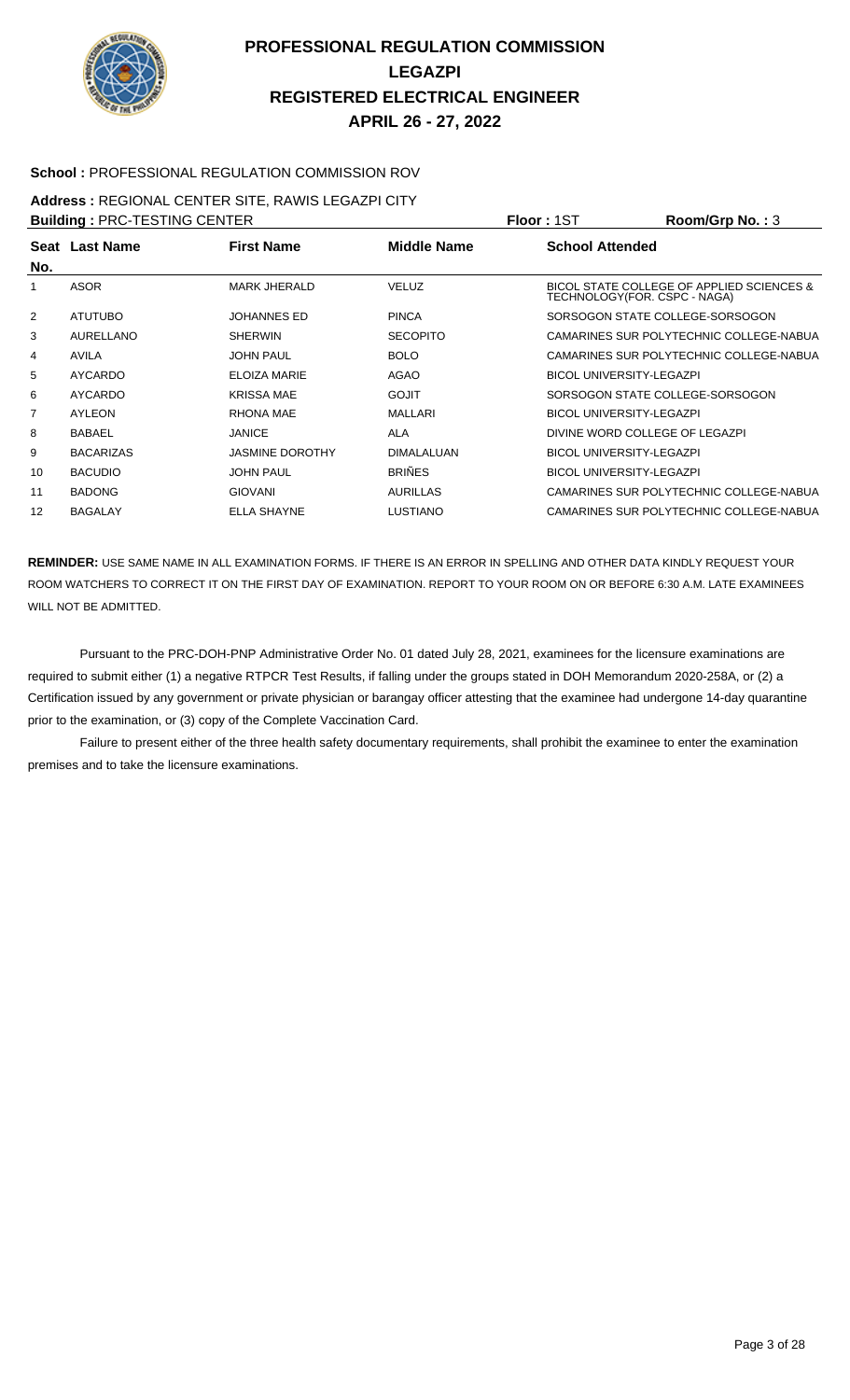

#### **School :** PROFESSIONAL REGULATION COMMISSION ROV

# **Address :** REGIONAL CENTER SITE, RAWIS LEGAZPI CITY

| <b>Building: PRC-TESTING CENTER</b> |                  |                     |                  | <b>Floor: 1ST</b>               | Room/Grp No.: 4                             |
|-------------------------------------|------------------|---------------------|------------------|---------------------------------|---------------------------------------------|
| No.                                 | Seat Last Name   | <b>First Name</b>   | Middle Name      | <b>School Attended</b>          |                                             |
|                                     | <b>BAGON</b>     | ANGELINE            | <b>HABOC</b>     |                                 | SORSOGON STATE COLLEGE-SORSOGON             |
| 2                                   | <b>BAJARO</b>    | <b>VINCE JANZEN</b> | <b>COLUMBINO</b> |                                 | BICOL UNIVERSITY IND'L TECH.(BUCIT)-LEGAZPI |
| 3                                   | <b>BALDERAMA</b> | <b>KLARENZ JAY</b>  | LLANZA           | <b>BICOL UNIVERSITY-LEGAZPI</b> |                                             |
| 4                                   | <b>BALISBIS</b>  | <b>NIERYLL</b>      | <b>JETAJOBE</b>  |                                 | SORSOGON STATE COLLEGE-SORSOGON             |
| 5                                   | <b>BALMACEDA</b> | <b>ISIDRO</b>       | <b>ASEJO</b>     | DEVERA INSTITUTE OF TECHNOLOGY  |                                             |
| 6                                   | <b>BAÑARES</b>   | DANIEL              | <b>DEOCAREZA</b> | <b>BICOL UNIVERSITY-LEGAZPI</b> |                                             |
|                                     | <b>BAÑARIA</b>   | <b>JOHN ERIC</b>    | <b>BUITA</b>     |                                 | CAMARINES SUR POLYTECHNIC COLLEGE-NABUA     |
| 8                                   | <b>BANGATE</b>   | <b>NIKKO</b>        | <b>ROSAS</b>     |                                 | SORSOGON STATE COLLEGE-SORSOGON             |
| 9                                   | <b>BANICO</b>    | <b>JOEL</b>         | <b>DIAMANTE</b>  |                                 | SORSOGON STATE COLLEGE-SORSOGON             |
| 10                                  | <b>BARBA</b>     | <b>CHRISTIAN</b>    | LANZUELA         | DIVINE WORD COLLEGE OF LEGAZPI  |                                             |
| 11                                  | <b>BAROTILLA</b> | <b>CARL JORDAN</b>  | <b>BANDA</b>     | <b>BICOL UNIVERSITY-LEGAZPI</b> |                                             |
| 12                                  | <b>BARTOLAY</b>  | <b>ROLANDO</b>      | <b>MANAYOBA</b>  |                                 | CAMARINES SUR POLYTECHNIC COLLEGE-NABUA     |

**REMINDER:** USE SAME NAME IN ALL EXAMINATION FORMS. IF THERE IS AN ERROR IN SPELLING AND OTHER DATA KINDLY REQUEST YOUR ROOM WATCHERS TO CORRECT IT ON THE FIRST DAY OF EXAMINATION. REPORT TO YOUR ROOM ON OR BEFORE 6:30 A.M. LATE EXAMINEES WILL NOT BE ADMITTED.

 Pursuant to the PRC-DOH-PNP Administrative Order No. 01 dated July 28, 2021, examinees for the licensure examinations are required to submit either (1) a negative RTPCR Test Results, if falling under the groups stated in DOH Memorandum 2020-258A, or (2) a Certification issued by any government or private physician or barangay officer attesting that the examinee had undergone 14-day quarantine prior to the examination, or (3) copy of the Complete Vaccination Card.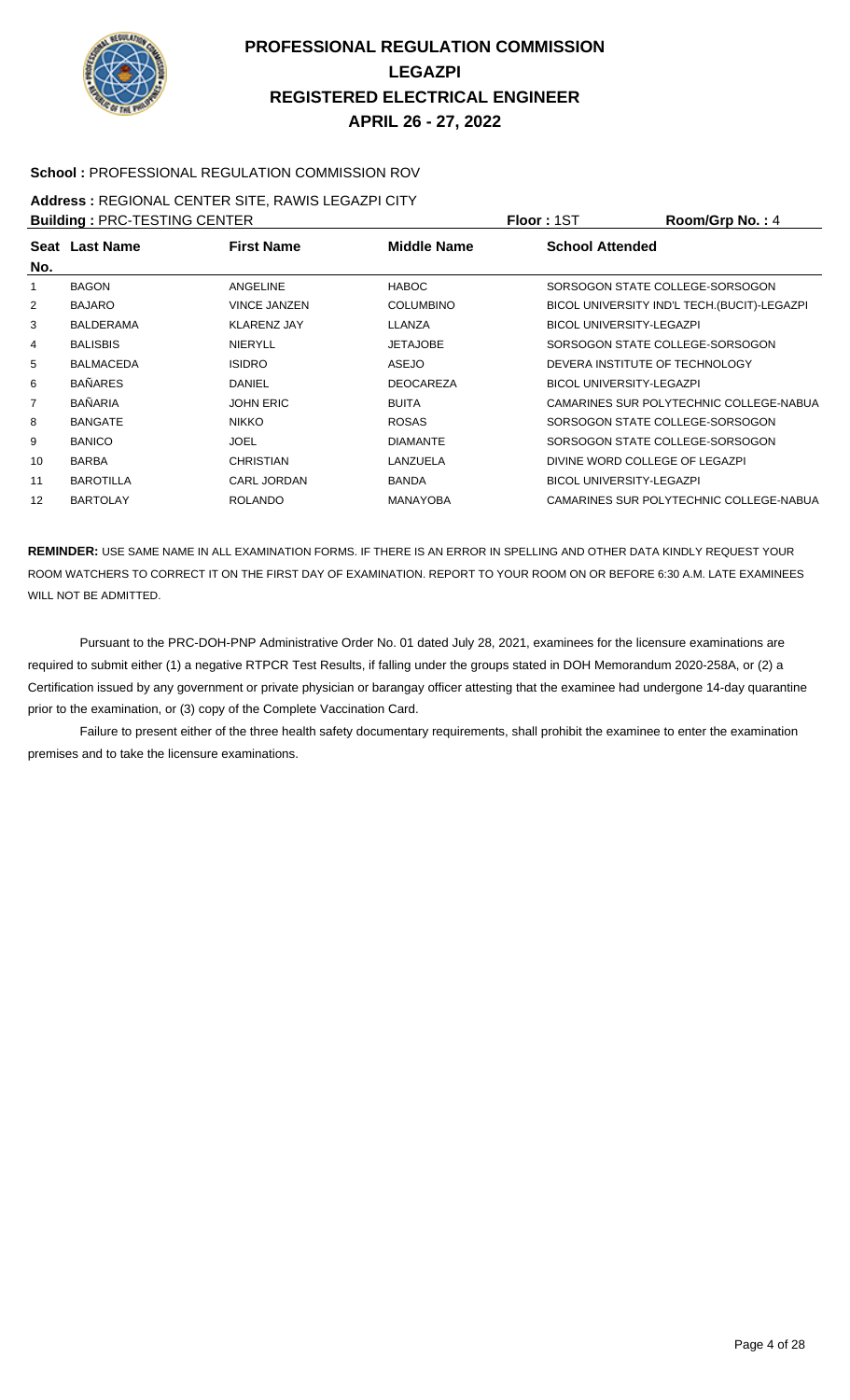

#### **School :** PROFESSIONAL REGULATION COMMISSION ROV

#### **Address :** REGIONAL CENTER SITE, RAWIS LEGAZPI CITY

| <b>Building: PRC-TESTING CENTER</b> |                 |                           |                   | <b>Floor: 1ST</b>               | Room/Grp No.: 5                            |
|-------------------------------------|-----------------|---------------------------|-------------------|---------------------------------|--------------------------------------------|
|                                     | Seat Last Name  | <b>First Name</b>         | Middle Name       | <b>School Attended</b>          |                                            |
| No.                                 |                 |                           |                   |                                 |                                            |
|                                     | <b>BATUTAY</b>  | <b>FRANCIS</b>            | <b>URGELLES</b>   |                                 | CAMARINES SUR POLYTECHNIC COLLEGE-NABUA    |
| 2                                   | <b>BAYLON</b>   | <b>RUSSELL</b>            | <b>BELARMINO</b>  | MAIN-STA, MESA                  | POLYTECHNIC UNIVERSITY OF THE PHILIPPINES- |
| 3                                   | <b>BEA</b>      | <b>JEROME</b>             | <b>BALANLAYOS</b> | <b>BICOL UNIVERSITY-LEGAZPI</b> |                                            |
| 4                                   | <b>BENDOY</b>   | <b>ELESTER</b>            | <b>GALICIA</b>    |                                 | SORSOGON STATE COLLEGE-SORSOGON            |
| 5                                   | <b>BERIA</b>    | EDUARDO JR                | <b>BASCO</b>      | <b>BICOL UNIVERSITY-LEGAZPI</b> |                                            |
| 6                                   | <b>BERINA</b>   | ALEXANDER                 | <b>CABANES</b>    |                                 | UNIVERSITY OF NORTHEASTERN PHILIPPINES     |
| 7                                   | <b>BERJUEGA</b> | <b>DENCIO</b>             | LEVANTINO         | DIVINE WORD COLLEGE OF LEGAZPI  |                                            |
| 8                                   | <b>BERMUNDO</b> | <b>WILSON</b>             | <b>ARCOS</b>      | <b>BICOL UNIVERSITY-LEGAZPI</b> |                                            |
| 9                                   | <b>BILANGEL</b> | <b>KAREN MARICEL</b>      | <b>BUENDIA</b>    | <b>BICOL UNIVERSITY-LEGAZPI</b> |                                            |
| 10                                  | <b>BLANCO</b>   | <b>ROWELL</b>             | <b>ECHALUCE</b>   | ALBAY                           | COMPUTER ARTS & TECHNOLOGY SCHOOL-OLD      |
| 11                                  | <b>BOLAÑOS</b>  | <b>KAMLA MAY</b>          | <b>TORRECAMPO</b> | <b>BICOL UNIVERSITY-LEGAZPI</b> |                                            |
| $12 \overline{ }$                   | <b>BOMBASE</b>  | <b>FRANCIS JOY MARTIN</b> | LAGATIC           | UNIVERSITY OF NUEVA CACERES     |                                            |

**REMINDER:** USE SAME NAME IN ALL EXAMINATION FORMS. IF THERE IS AN ERROR IN SPELLING AND OTHER DATA KINDLY REQUEST YOUR ROOM WATCHERS TO CORRECT IT ON THE FIRST DAY OF EXAMINATION. REPORT TO YOUR ROOM ON OR BEFORE 6:30 A.M. LATE EXAMINEES WILL NOT BE ADMITTED.

 Pursuant to the PRC-DOH-PNP Administrative Order No. 01 dated July 28, 2021, examinees for the licensure examinations are required to submit either (1) a negative RTPCR Test Results, if falling under the groups stated in DOH Memorandum 2020-258A, or (2) a Certification issued by any government or private physician or barangay officer attesting that the examinee had undergone 14-day quarantine prior to the examination, or (3) copy of the Complete Vaccination Card.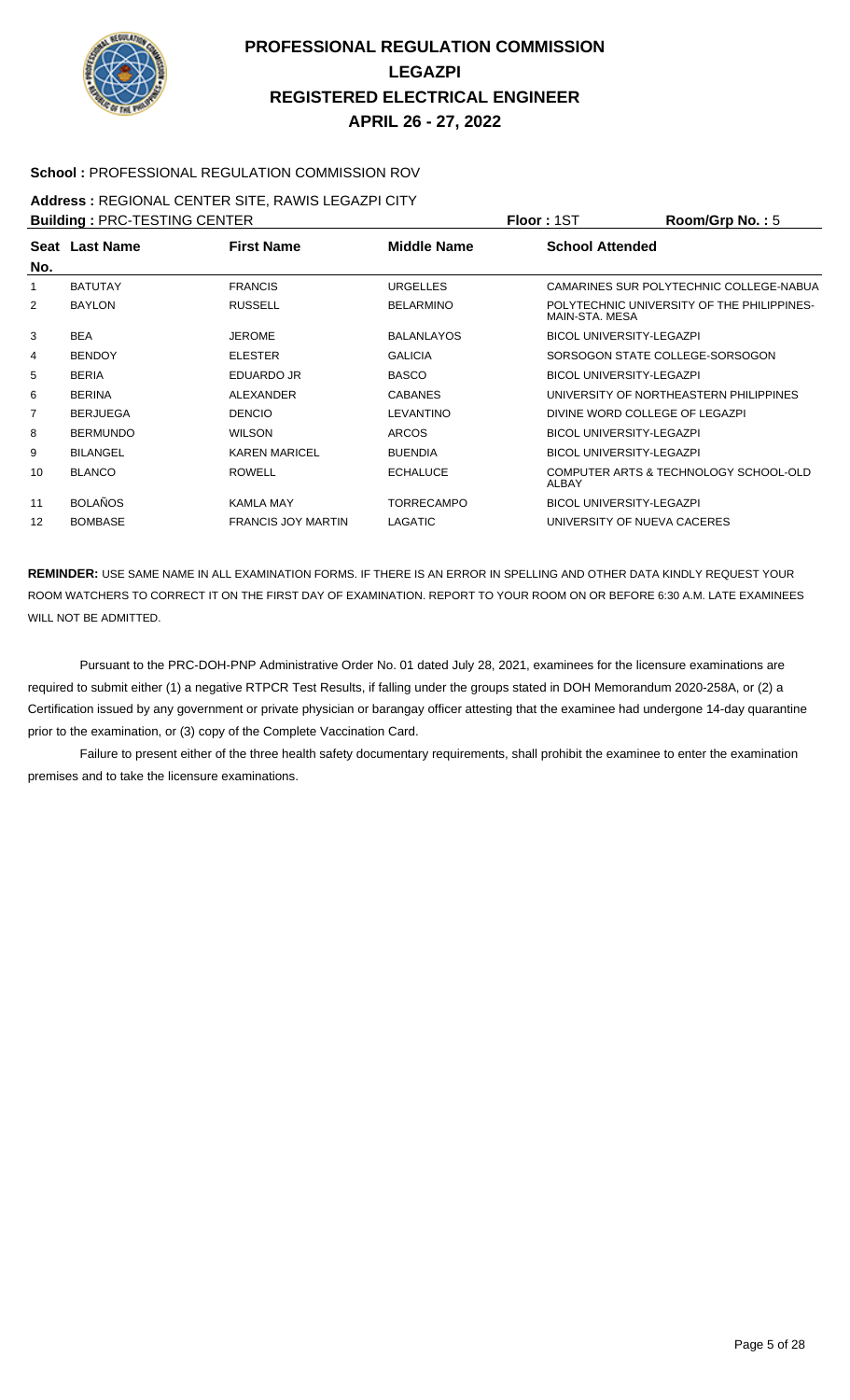

#### **School :** PROFESSIONAL REGULATION COMMISSION ROV

# **Address :** REGIONAL CENTER SITE, RAWIS LEGAZPI CITY

| <b>Building: PRC-TESTING CENTER</b> |                  |                      |                    | <b>Floor: 1ST</b>               | Room/Grp No.: 6                              |
|-------------------------------------|------------------|----------------------|--------------------|---------------------------------|----------------------------------------------|
| No.                                 | Seat Last Name   | <b>First Name</b>    | <b>Middle Name</b> | <b>School Attended</b>          |                                              |
|                                     | <b>BONGON</b>    | <b>MARK KENNETH</b>  | CAÑETE             | <b>BICOL UNIVERSITY-LEGAZPI</b> |                                              |
| $\overline{2}$                      | <b>BORINGOT</b>  | PAUL JOHN            | <b>BOGÑALBAL</b>   | <b>BICOL UNIVERSITY-LEGAZPI</b> |                                              |
| 3                                   | <b>BORRAS</b>    | <b>BRIAN</b>         | ABRAHAM            |                                 | SORSOGON STATE COLLEGE-SORSOGON              |
| 4                                   | <b>BORSIGUE</b>  | <b>STEVE O'NEAL</b>  | <b>BODOPOL</b>     |                                 | BICOL UNIVERSITY IND'L TECH. (BUCIT)-LEGAZPI |
| 5                                   | <b>BRIONES</b>   | RICA MAE             | <b>GIDO</b>        |                                 | SORSOGON STATE COLLEGE-SORSOGON              |
| 6                                   | <b>BRIONES</b>   | <b>SONNY</b>         | <b>DIG</b>         |                                 | SORSOGON STATE COLLEGE-SORSOGON              |
| 7                                   | <b>BROÑO</b>     | <b>VON JOVI</b>      | <b>ESPAYOS</b>     |                                 | SORSOGON STATE COLLEGE-SORSOGON              |
| 8                                   | <b>BUENAFLOR</b> | <b>ERICK</b>         | <b>TORRES</b>      |                                 | SORSOGON STATE COLLEGE-SORSOGON              |
| 9                                   | <b>BUNAO</b>     | <b>PATRICK</b>       | <b>TRAQUEÑA</b>    | POLYTECHNIC INSTITUTE OF TABACO |                                              |
| 10                                  | <b>BUNGCAG</b>   | <b>BEATRIZ GRACE</b> | <b>FULLON</b>      |                                 | UNIVERSITY OF THE PHILIPPINES-DILIMAN        |
| 11                                  | <b>CACAOS</b>    | <b>FREDLENE</b>      | <b>TALENTO</b>     | UNIVERSITY OF NUEVA CACERES     |                                              |
| 12                                  | <b>CALLOS</b>    | <b>BEETHOVEN</b>     | <b>OLAES</b>       | TECHNOLOGY (FOR. CSPC - NAGA)   | BICOL STATE COLLEGE OF APPLIED SCIENCES &    |

**REMINDER:** USE SAME NAME IN ALL EXAMINATION FORMS. IF THERE IS AN ERROR IN SPELLING AND OTHER DATA KINDLY REQUEST YOUR ROOM WATCHERS TO CORRECT IT ON THE FIRST DAY OF EXAMINATION. REPORT TO YOUR ROOM ON OR BEFORE 6:30 A.M. LATE EXAMINEES WILL NOT BE ADMITTED.

 Pursuant to the PRC-DOH-PNP Administrative Order No. 01 dated July 28, 2021, examinees for the licensure examinations are required to submit either (1) a negative RTPCR Test Results, if falling under the groups stated in DOH Memorandum 2020-258A, or (2) a Certification issued by any government or private physician or barangay officer attesting that the examinee had undergone 14-day quarantine prior to the examination, or (3) copy of the Complete Vaccination Card.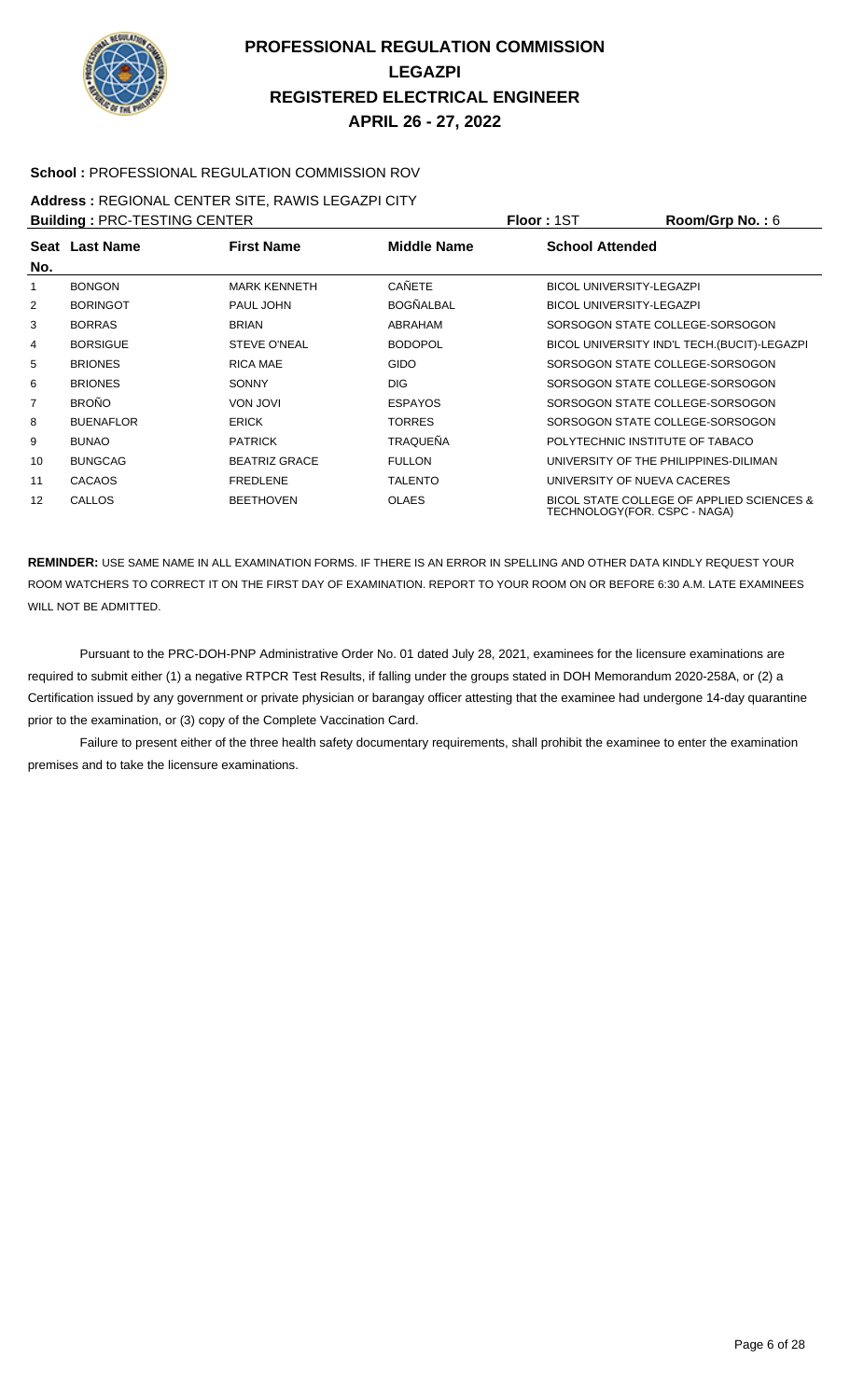

#### **School :** PROFESSIONAL REGULATION COMMISSION ROV

# **Address :** REGIONAL CENTER SITE, RAWIS LEGAZPI CITY

| <b>Building: PRC-TESTING CENTER</b> |                   |                            |                  | Floor: 2ND                      | Room/Grp No.: 7                              |
|-------------------------------------|-------------------|----------------------------|------------------|---------------------------------|----------------------------------------------|
| No.                                 | Seat Last Name    | <b>First Name</b>          | Middle Name      | <b>School Attended</b>          |                                              |
|                                     | <b>CAMPO</b>      | <b>JONICA</b>              | <b>PACALA</b>    |                                 | POLYTECHNIC INSTITUTE OF TABACO              |
| 2                                   | CAMPOSANO         | <b>MARVIN JOSUA</b>        | <b>BAIÑO</b>     |                                 | SORSOGON STATE COLLEGE-SORSOGON              |
| 3                                   | <b>CAÑARES</b>    | ALBERTO IV                 | <b>FLORESTA</b>  |                                 | BICOL UNIVERSITY IND'L TECH. (BUCIT)-LEGAZPI |
| 4                                   | CANDELARIA        | <b>MA ISAVIALITA</b>       | <b>BARBA</b>     |                                 | CAMARINES NORTE STATE COLLEGE-DAET           |
| 5                                   | <b>CANTOR</b>     | <b>LESTER ACE</b>          | <b>NATIVIDAD</b> | TECHNOLOGY (FOR. CSPC - NAGA)   | BICOL STATE COLLEGE OF APPLIED SCIENCES &    |
| 6                                   | <b>CAPISTRANO</b> | MA. VERONICA               | <b>BARCELA</b>   | <b>BICOL UNIVERSITY-LEGAZPI</b> |                                              |
| 7                                   | CARDEL            | <b>JOHN MARTIN RAPHAEL</b> | D.               | <b>BICOL UNIVERSITY-LEGAZPI</b> |                                              |
| 8                                   | CASIA             | <b>ROMEO</b>               | <b>DIONEDA</b>   | <b>BICOL UNIVERSITY-LEGAZPI</b> |                                              |
| 9                                   | <b>CASIMIRO</b>   | <b>CRISTIAN RYAN</b>       | <b>RAZONABLE</b> | ALBAY                           | COMPUTER ARTS & TECHNOLOGY SCHOOL-OLD        |
| 10                                  | <b>CELINO</b>     | <b>JOSEPH</b>              |                  |                                 | SORSOGON STATE COLLEGE-SORSOGON              |
| 11                                  | <b>CHAVEZ</b>     | <b>MARC</b>                | <b>COLLANTES</b> | TECHNOLOGY(FOR. CSPC - NAGA)    | BICOL STATE COLLEGE OF APPLIED SCIENCES &    |
| 12                                  | <b>CIPRIANO</b>   | PETER ANTHONY              | <b>REYTERAN</b>  | <b>BICOL UNIVERSITY-LEGAZPI</b> |                                              |

**REMINDER:** USE SAME NAME IN ALL EXAMINATION FORMS. IF THERE IS AN ERROR IN SPELLING AND OTHER DATA KINDLY REQUEST YOUR ROOM WATCHERS TO CORRECT IT ON THE FIRST DAY OF EXAMINATION. REPORT TO YOUR ROOM ON OR BEFORE 6:30 A.M. LATE EXAMINEES WILL NOT BE ADMITTED.

 Pursuant to the PRC-DOH-PNP Administrative Order No. 01 dated July 28, 2021, examinees for the licensure examinations are required to submit either (1) a negative RTPCR Test Results, if falling under the groups stated in DOH Memorandum 2020-258A, or (2) a Certification issued by any government or private physician or barangay officer attesting that the examinee had undergone 14-day quarantine prior to the examination, or (3) copy of the Complete Vaccination Card.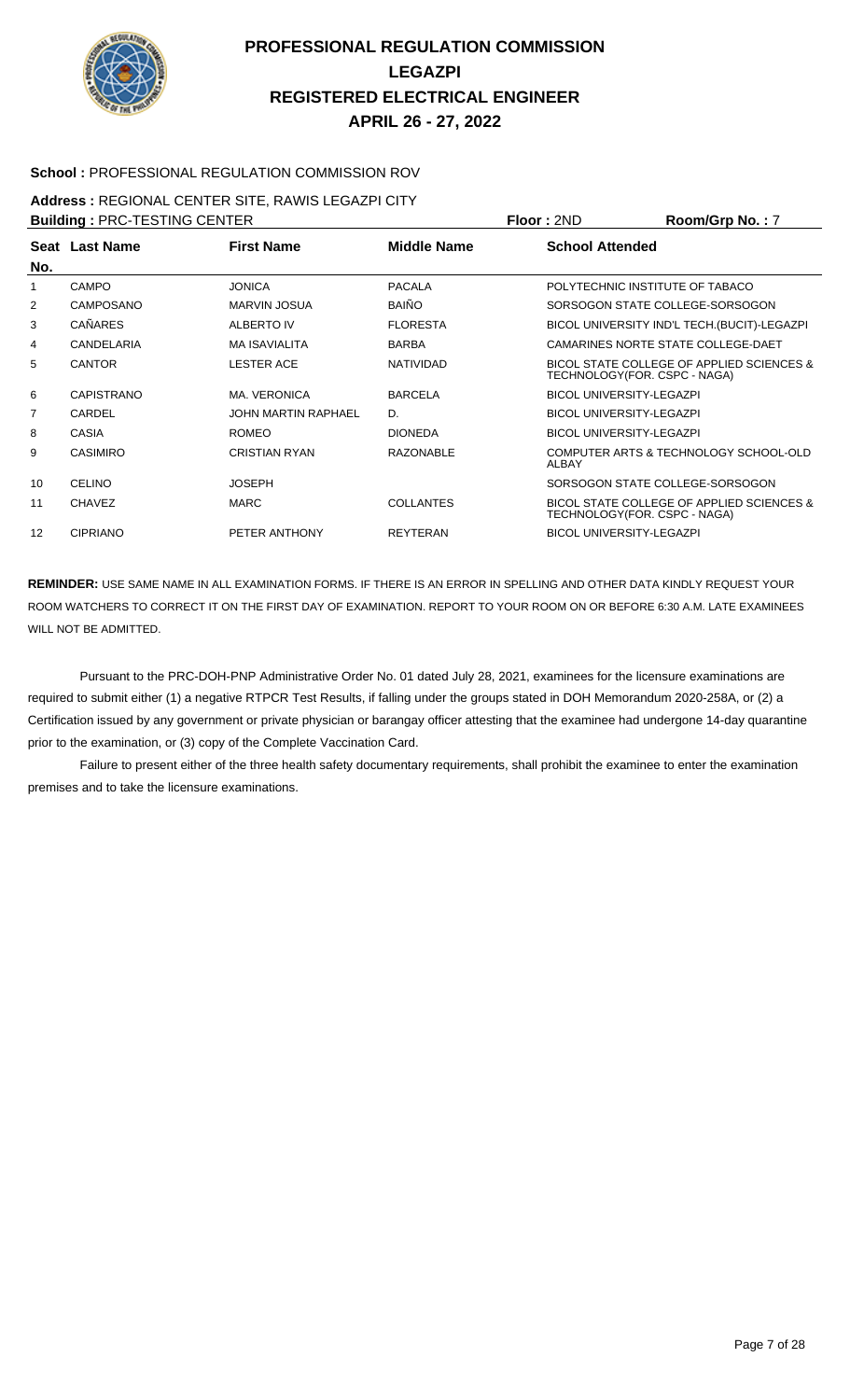

#### **School :** PROFESSIONAL REGULATION COMMISSION ROV

### **Address :** REGIONAL CENTER SITE, RAWIS LEGAZPI CITY

| <b>Building: PRC-TESTING CENTER</b> |                    |                       |                  | <b>Floor: 2ND</b>               | Room/Grp No.: 8                         |
|-------------------------------------|--------------------|-----------------------|------------------|---------------------------------|-----------------------------------------|
|                                     | Seat Last Name     | <b>First Name</b>     | Middle Name      | <b>School Attended</b>          |                                         |
| No.                                 |                    |                       |                  |                                 |                                         |
|                                     | <b>CLAVECILLAS</b> | <b>MARIEL KACY</b>    | <b>LIPIO</b>     | <b>BICOL UNIVERSITY-LEGAZPI</b> |                                         |
| 2                                   | <b>CLUTARIO</b>    | <b>JEALOU</b>         | <b>CLEOFAS</b>   | TIWI AGRO-INDUSTRIAL SCHOOL     |                                         |
| 3                                   | CO.                | <b>MARK CHRISTIAN</b> | <b>PAZ</b>       |                                 | SORSOGON STATE COLLEGE-SORSOGON         |
| 4                                   | <b>CODIA</b>       | <b>KARLO ASIS</b>     | <b>BARNUEVO</b>  | <b>BICOL UNIVERSITY-LEGAZPI</b> |                                         |
| 5                                   | <b>COLAMBO</b>     | <b>DOMINIC</b>        | <b>NACARIO</b>   |                                 | CAMARINES SUR POLYTECHNIC COLLEGE-NABUA |
| 6                                   | COLLAO             | <b>NASH NICHOL</b>    | ARCILLA          |                                 | CAMARINES SUR POLYTECHNIC COLLEGE-NABUA |
|                                     | <b>COMO</b>        | <b>CLIFFORD</b>       | HABAL            | <b>BICOL UNIVERSITY-LEGAZPI</b> |                                         |
| 8                                   | <b>CORDOVA</b>     | AMANI JOY             | <b>ABOGADO</b>   |                                 | CAMARINES NORTE STATE COLLEGE-DAET      |
| 9                                   | CORRAL             | <b>ROJEAN</b>         | <b>GARGANERA</b> |                                 | SORSOGON STATE COLLEGE-SORSOGON         |
| 10                                  | <b>CORTEZ</b>      | <b>YVES</b>           | <b>IGANA</b>     |                                 | CAMARINES SUR POLYTECHNIC COLLEGE-NABUA |
| 11                                  | CORTEZANO          | <b>MARK GIL</b>       |                  |                                 | CAMARINES SUR POLYTECHNIC COLLEGE-NABUA |
| 12                                  | COSTO              | <b>BABYLEN</b>        | <b>COMBO</b>     | <b>BICOL UNIVERSITY-LEGAZPI</b> |                                         |
|                                     |                    |                       |                  |                                 |                                         |

**REMINDER:** USE SAME NAME IN ALL EXAMINATION FORMS. IF THERE IS AN ERROR IN SPELLING AND OTHER DATA KINDLY REQUEST YOUR ROOM WATCHERS TO CORRECT IT ON THE FIRST DAY OF EXAMINATION. REPORT TO YOUR ROOM ON OR BEFORE 6:30 A.M. LATE EXAMINEES WILL NOT BE ADMITTED.

 Pursuant to the PRC-DOH-PNP Administrative Order No. 01 dated July 28, 2021, examinees for the licensure examinations are required to submit either (1) a negative RTPCR Test Results, if falling under the groups stated in DOH Memorandum 2020-258A, or (2) a Certification issued by any government or private physician or barangay officer attesting that the examinee had undergone 14-day quarantine prior to the examination, or (3) copy of the Complete Vaccination Card.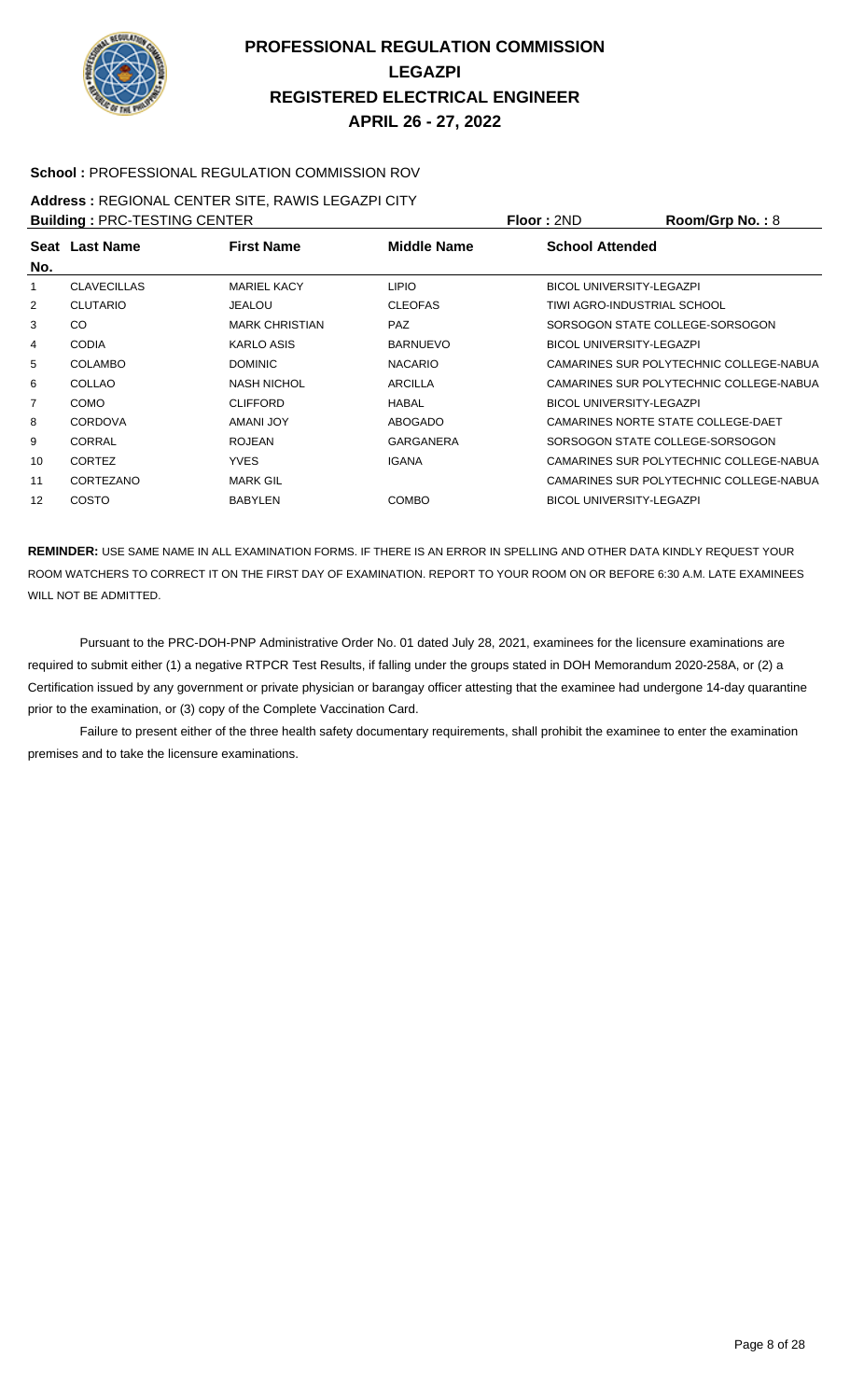

#### **School :** PROFESSIONAL REGULATION COMMISSION ROV

#### **Address :** REGIONAL CENTER SITE, RAWIS LEGAZPI CITY

| <b>Building: PRC-TESTING CENTER</b> |                   |                    |                 | Floor: 2ND                      | Room/Grp No.: 9                              |
|-------------------------------------|-------------------|--------------------|-----------------|---------------------------------|----------------------------------------------|
| No.                                 | Seat Last Name    | <b>First Name</b>  | Middle Name     | <b>School Attended</b>          |                                              |
|                                     | <b>DALDE</b>      | <b>MARIAN</b>      | <b>DIOLATA</b>  |                                 | SORSOGON STATE COLLEGE-SORSOGON              |
| 2                                   | <b>DAVID</b>      | <b>ANDROSS</b>     | <b>TORALDE</b>  |                                 | FEU INSTITUTE OF TECHNOLOGY (for FEU-E.A.C.) |
| 3                                   | <b>DAYANDANTE</b> | <b>JANENE</b>      | <b>NASOL</b>    | <b>BICOL UNIVERSITY-LEGAZPI</b> |                                              |
| 4                                   | DE LA CRUZ        | <b>FRANCY</b>      | <b>LUSUEGRO</b> |                                 | SORSOGON STATE COLLEGE-SORSOGON              |
| 5                                   | DE LA CRUZ        | <b>RENCY</b>       | GALAN           |                                 | CAMARINES SUR POLYTECHNIC COLLEGE-NABUA      |
| 6                                   | DE VERA           | <b>MARK KEVIN</b>  | <b>SADIA</b>    | <b>BICOL UNIVERSITY-LEGAZPI</b> |                                              |
|                                     | <b>DEFEO</b>      | RUTH ANN           | <b>DERLA</b>    |                                 | SORSOGON STATE COLLEGE-SORSOGON              |
| 8                                   | <b>DEL MUNDO</b>  | AILEEN MARIE       | <b>ONRUBIA</b>  | <b>BICOL UNIVERSITY-LEGAZPI</b> |                                              |
| 9                                   | <b>DELA CRUZ</b>  | <b>JOHN MARK</b>   | <b>FAMPULME</b> | UNIVERSITY OF NUEVA CACERES     |                                              |
| 10                                  | <b>DELLOSA</b>    | <b>JAN AMIEL</b>   | <b>GUELA</b>    |                                 | SORSOGON STATE COLLEGE-SORSOGON              |
| 11                                  | <b>DEPALMA</b>    | <b>REX STEPHEN</b> | <b>DERLA</b>    |                                 | SORSOGON STATE COLLEGE-SORSOGON              |
| 12                                  | <b>DEYTO</b>      | <b>AARON</b>       | LAGARDE         |                                 | SORSOGON STATE COLLEGE-SORSOGON              |

**REMINDER:** USE SAME NAME IN ALL EXAMINATION FORMS. IF THERE IS AN ERROR IN SPELLING AND OTHER DATA KINDLY REQUEST YOUR ROOM WATCHERS TO CORRECT IT ON THE FIRST DAY OF EXAMINATION. REPORT TO YOUR ROOM ON OR BEFORE 6:30 A.M. LATE EXAMINEES WILL NOT BE ADMITTED.

 Pursuant to the PRC-DOH-PNP Administrative Order No. 01 dated July 28, 2021, examinees for the licensure examinations are required to submit either (1) a negative RTPCR Test Results, if falling under the groups stated in DOH Memorandum 2020-258A, or (2) a Certification issued by any government or private physician or barangay officer attesting that the examinee had undergone 14-day quarantine prior to the examination, or (3) copy of the Complete Vaccination Card.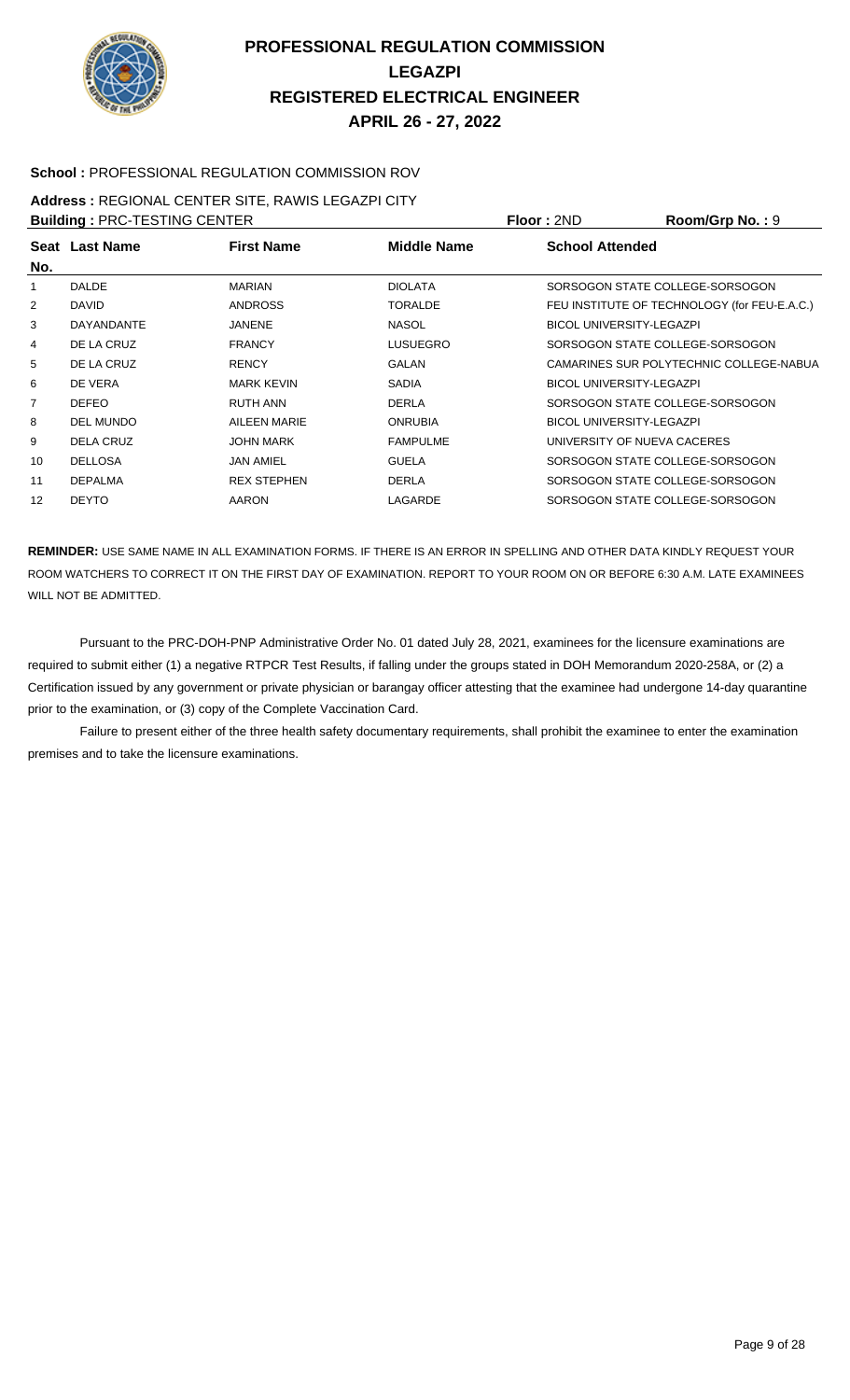

#### **School :** PROFESSIONAL REGULATION COMMISSION ROV

# **Address :** REGIONAL CENTER SITE, RAWIS LEGAZPI CITY

| <b>Building: PRC-TESTING CENTER</b> |                  |                     |                    | Floor: 2ND                      | Room/Grp No.: 10                          |
|-------------------------------------|------------------|---------------------|--------------------|---------------------------------|-------------------------------------------|
|                                     | Seat Last Name   | <b>First Name</b>   | <b>Middle Name</b> | <b>School Attended</b>          |                                           |
| No.                                 |                  |                     |                    |                                 |                                           |
|                                     | <b>DIALOGO</b>   | NICO ANGELO         | <b>SURITA</b>      |                                 | CAMARINES SUR POLYTECHNIC COLLEGE-NABUA   |
| 2                                   | <b>DIAMANTE</b>  | ARA CERICH          | RAMIREZ            |                                 | UNIVERSITY OF THE PHILIPPINES-LOS BAÑOS   |
| 3                                   | <b>DIAREZ</b>    | <b>MARVIN</b>       | <b>MAGANA</b>      |                                 | CAMARINES NORTE STATE COLLEGE-DAET        |
| 4                                   | <b>DIASANTA</b>  | ANGEL KRYSHNA       | <b>ELIGARCO</b>    |                                 | SORSOGON STATE COLLEGE-SORSOGON           |
| 5                                   | <b>DIAZ</b>      | DIANA ROSE          | <b>DOMO</b>        |                                 | SORSOGON STATE COLLEGE-SORSOGON           |
| 6                                   | <b>DIOLATA</b>   | <b>VINCENT PAUL</b> | <b>DOCOG</b>       |                                 | SORSOGON STATE COLLEGE-SORSOGON           |
|                                     | <b>DOLOIRAS</b>  | <b>JAN PAOLO</b>    | <b>DEMDAM</b>      |                                 | SORSOGON STATE COLLEGE-SORSOGON           |
| 8                                   | <b>DOLORES</b>   | RONAN RAPHAEL       | <b>SALES</b>       | TECHNOLOGY(FOR. CSPC - NAGA)    | BICOL STATE COLLEGE OF APPLIED SCIENCES & |
| 9                                   | <b>DOLOT</b>     | <b>MICHELLE ANN</b> | LASAY              |                                 | SORSOGON STATE COLLEGE-SORSOGON           |
| 10                                  | <b>DOMINGUEZ</b> | AILEN               | <b>TORREN</b>      |                                 | SORSOGON STATE COLLEGE-SORSOGON           |
| 11                                  | <b>DONES</b>     | <b>IAN NICOLE</b>   | <b>ESICO</b>       |                                 | SORSOGON STATE COLLEGE-SORSOGON           |
| 12                                  | <b>DORIAN</b>    | <b>KARL ANDREY</b>  | <b>ROSERO</b>      | <b>BICOL UNIVERSITY-LEGAZPI</b> |                                           |

**REMINDER:** USE SAME NAME IN ALL EXAMINATION FORMS. IF THERE IS AN ERROR IN SPELLING AND OTHER DATA KINDLY REQUEST YOUR ROOM WATCHERS TO CORRECT IT ON THE FIRST DAY OF EXAMINATION. REPORT TO YOUR ROOM ON OR BEFORE 6:30 A.M. LATE EXAMINEES WILL NOT BE ADMITTED.

 Pursuant to the PRC-DOH-PNP Administrative Order No. 01 dated July 28, 2021, examinees for the licensure examinations are required to submit either (1) a negative RTPCR Test Results, if falling under the groups stated in DOH Memorandum 2020-258A, or (2) a Certification issued by any government or private physician or barangay officer attesting that the examinee had undergone 14-day quarantine prior to the examination, or (3) copy of the Complete Vaccination Card.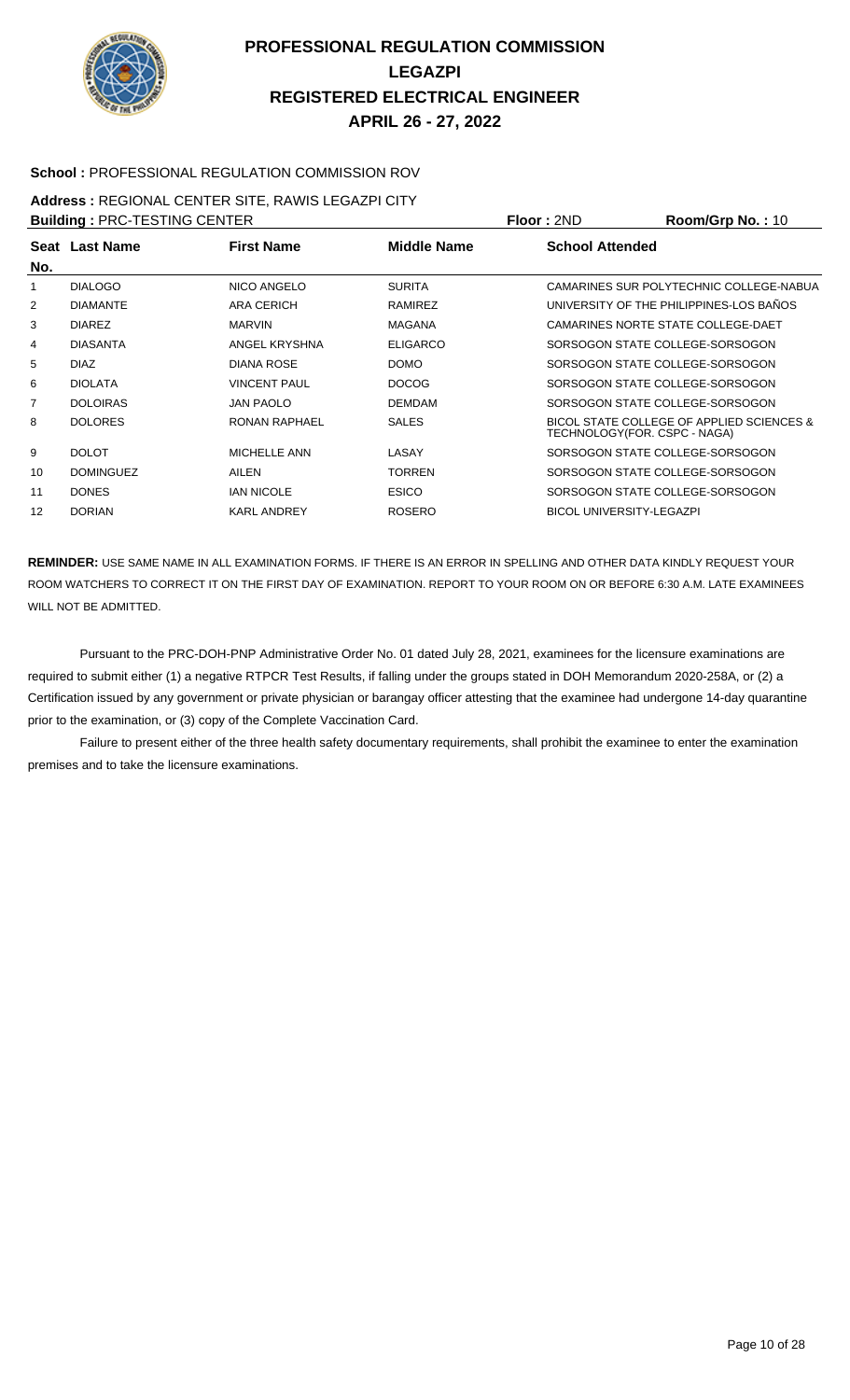

#### **School :** PROFESSIONAL REGULATION COMMISSION ROV

# **Address :** REGIONAL CENTER SITE, RAWIS LEGAZPI CITY

| <b>Building: PRC-TESTING CENTER</b> |                 |                     |                 | <b>Floor: 2ND</b>               | Room/Grp No.: 11                        |
|-------------------------------------|-----------------|---------------------|-----------------|---------------------------------|-----------------------------------------|
| No.                                 | Seat Last Name  | <b>First Name</b>   | Middle Name     | <b>School Attended</b>          |                                         |
| 1                                   | <b>DUKA</b>     | DANNAH JANE         | <b>REOLENTE</b> |                                 | CAMARINES NORTE STATE COLLEGE-DAET      |
| 2                                   | <b>DUMAGUSO</b> | <b>BENJIELYN</b>    | <b>ESPIRITU</b> |                                 | CAMARINES NORTE STATE COLLEGE-DAET      |
| 3                                   | <b>EBORDE</b>   | <b>MICHAEL JOHN</b> | <b>EBOÑA</b>    |                                 | CAMARINES NORTE STATE COLLEGE-DAET      |
| 4                                   | <b>ERA</b>      | <b>DIANE CLAIRE</b> | <b>DASALLAS</b> |                                 | CAMARINES NORTE STATE COLLEGE-DAET      |
| 5                                   | <b>ESCOBER</b>  | <b>GRAZELLE ANN</b> | VILLAREAL       | POLYTECHNIC INSTITUTE OF TABACO |                                         |
| 6                                   | <b>ESCOLANO</b> | <b>MYRO</b>         | GAMBAN          |                                 | CAMARINES SUR POLYTECHNIC COLLEGE-NABUA |
| 7                                   | <b>ESCOTO</b>   | <b>BRIAN ZEUS</b>   | LABASBAS        |                                 | SORSOGON STATE COLLEGE-SORSOGON         |
| 8                                   | <b>ESCURO</b>   | <b>ROD ARMAN</b>    | <b>BELGICA</b>  | POLYTECHNIC INSTITUTE OF TABACO |                                         |
| 9                                   | <b>ESPALDON</b> | <b>REGIN</b>        | <b>ESCOBEDO</b> |                                 | SORSOGON STATE COLLEGE-SORSOGON         |
| 10                                  | <b>ESPAÑO</b>   | RUBEN JR            | <b>CAMPOS</b>   |                                 | SORSOGON STATE COLLEGE-SORSOGON         |
| 11                                  | <b>ESPINAS</b>  | PAULA LYKA          | <b>DAET</b>     | <b>BICOL UNIVERSITY-LEGAZPI</b> |                                         |
| 12                                  | <b>ESPLANA</b>  | <b>APRIL ROSE</b>   | <b>GUAZON</b>   |                                 | CAMARINES SUR POLYTECHNIC COLLEGE-NABUA |

**REMINDER:** USE SAME NAME IN ALL EXAMINATION FORMS. IF THERE IS AN ERROR IN SPELLING AND OTHER DATA KINDLY REQUEST YOUR ROOM WATCHERS TO CORRECT IT ON THE FIRST DAY OF EXAMINATION. REPORT TO YOUR ROOM ON OR BEFORE 6:30 A.M. LATE EXAMINEES WILL NOT BE ADMITTED.

 Pursuant to the PRC-DOH-PNP Administrative Order No. 01 dated July 28, 2021, examinees for the licensure examinations are required to submit either (1) a negative RTPCR Test Results, if falling under the groups stated in DOH Memorandum 2020-258A, or (2) a Certification issued by any government or private physician or barangay officer attesting that the examinee had undergone 14-day quarantine prior to the examination, or (3) copy of the Complete Vaccination Card.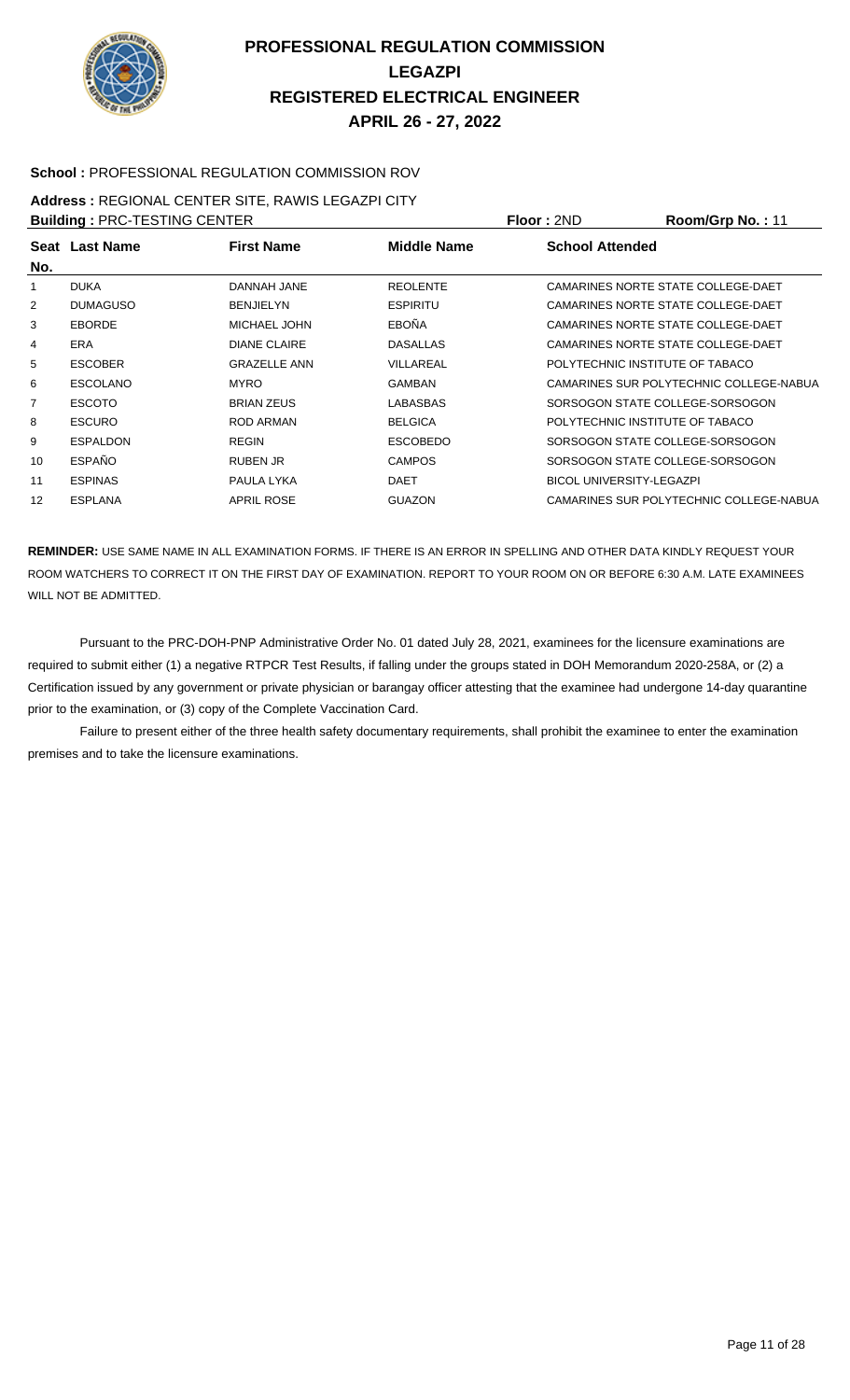

#### **School :** PROFESSIONAL REGULATION COMMISSION ROV

# **Address :** REGIONAL CENTER SITE, RAWIS LEGAZPI CITY

| <b>Building: PRC-TESTING CENTER</b> |                 |                     |                    | Floor: 2ND                      | Room/Grp No.: 12                        |
|-------------------------------------|-----------------|---------------------|--------------------|---------------------------------|-----------------------------------------|
|                                     | Seat Last Name  | <b>First Name</b>   | <b>Middle Name</b> | <b>School Attended</b>          |                                         |
| No.                                 |                 |                     |                    |                                 |                                         |
|                                     | <b>ESTALLO</b>  | <b>SHERWIN</b>      | <b>ORBON</b>       |                                 | CAMARINES SUR POLYTECHNIC COLLEGE-NABUA |
| 2                                   | <b>FERRER</b>   | <b>IAN ANDREI</b>   | <b>BRIOSO</b>      |                                 | SORSOGON STATE COLLEGE-SORSOGON         |
| 3                                   | <b>FLORALDE</b> | <b>JEROME</b>       | <b>ESTOPACE</b>    |                                 | SORSOGON STATE COLLEGE-SORSOGON         |
| 4                                   | <b>FORTES</b>   | <b>DEOVIC</b>       | <b>DEUDA</b>       |                                 | SORSOGON STATE COLLEGE-SORSOGON         |
| 5                                   | <b>FUENTES</b>  | <b>LORENZO</b>      | <b>QUINTELA</b>    |                                 | CAMARINES NORTE STATE COLLEGE-DAET      |
| 6                                   | <b>FULLEROS</b> | <b>PHILMAR JOSE</b> | <b>AFUNDAR</b>     |                                 | SORSOGON STATE COLLEGE-SORSOGON         |
| $\overline{7}$                      | <b>FUNELAS</b>  | DAINE MARIZ KRIZIA  | <b>TIANCO</b>      |                                 | UNIVERSITY OF THE PHILIPPINES-LOS BAÑOS |
| 8                                   | <b>GADIANO</b>  | <b>JEMSMITH</b>     | <b>CONDE</b>       | DIVINE WORD COLLEGE OF LEGAZPI  |                                         |
| 9                                   | <b>GALON</b>    | ANGEL JR            | <b>PAPA</b>        |                                 | CAMARINES SUR POLYTECHNIC COLLEGE-NABUA |
| 10                                  | <b>GALVEZ</b>   | <b>KEMUEL</b>       | <b>CLACIO</b>      |                                 | CAMARINES NORTE STATE COLLEGE-DAET      |
| 11                                  | <b>GARCIA</b>   | ARIEL               | <b>ALMODAL</b>     | <b>BICOL UNIVERSITY-LEGAZPI</b> |                                         |
| 12                                  | <b>GARCIA</b>   | <b>JIM GERALD</b>   | <b>CERILLO</b>     |                                 | CAMARINES NORTE STATE COLLEGE-DAET      |
|                                     |                 |                     |                    |                                 |                                         |

**REMINDER:** USE SAME NAME IN ALL EXAMINATION FORMS. IF THERE IS AN ERROR IN SPELLING AND OTHER DATA KINDLY REQUEST YOUR ROOM WATCHERS TO CORRECT IT ON THE FIRST DAY OF EXAMINATION. REPORT TO YOUR ROOM ON OR BEFORE 6:30 A.M. LATE EXAMINEES WILL NOT BE ADMITTED.

 Pursuant to the PRC-DOH-PNP Administrative Order No. 01 dated July 28, 2021, examinees for the licensure examinations are required to submit either (1) a negative RTPCR Test Results, if falling under the groups stated in DOH Memorandum 2020-258A, or (2) a Certification issued by any government or private physician or barangay officer attesting that the examinee had undergone 14-day quarantine prior to the examination, or (3) copy of the Complete Vaccination Card.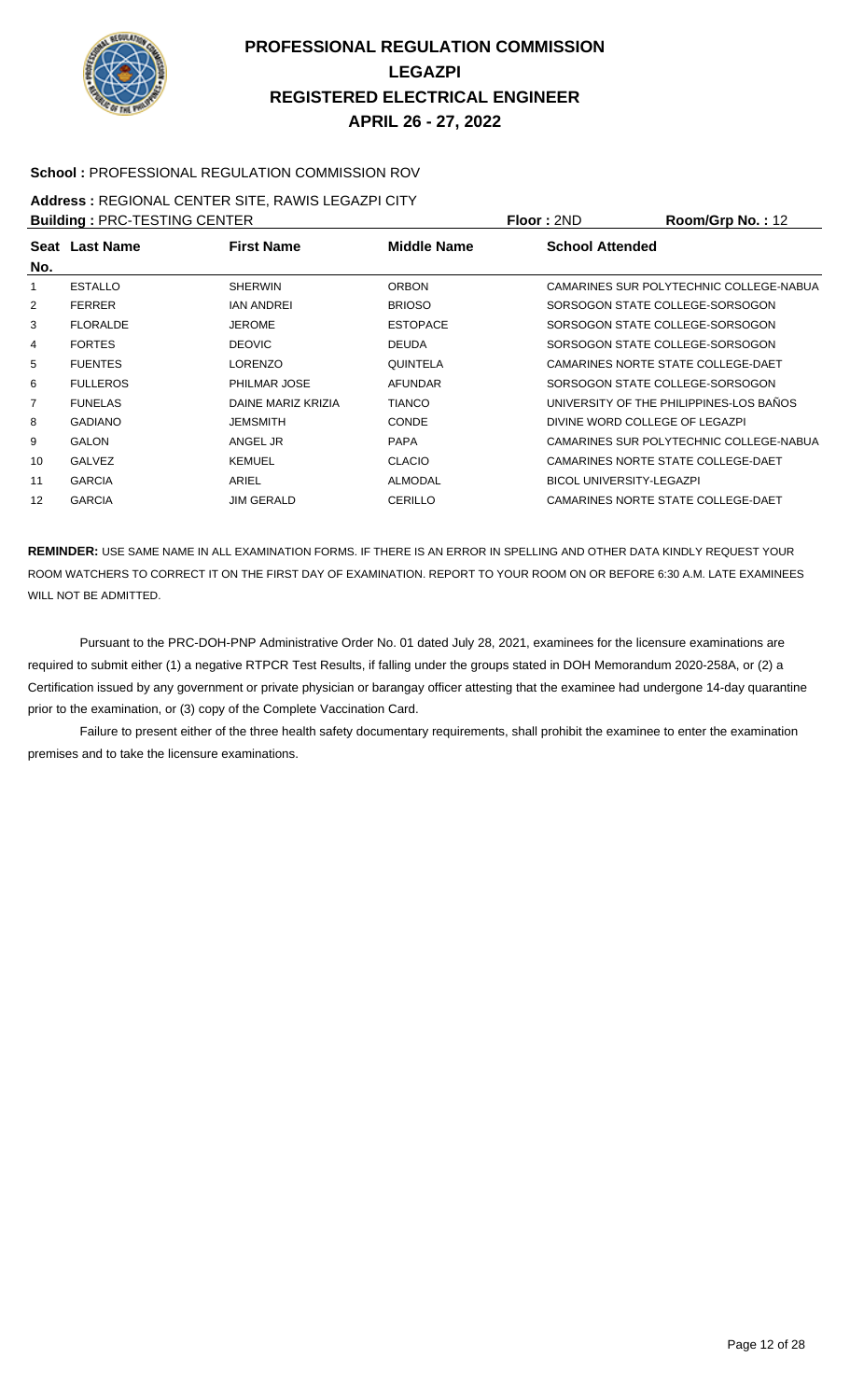

#### **School :** DIVINE WORD COLLEGE OF LEGAZPI

#### **Address :** RIZAL AVENUE, OLD ALBAY DISTRICT, LEGAZPI CITY, ALBAY

| <b>Building: MAIN</b> |                 | Floor: 2ND             | Room/Grp No.: 1    |                                 |                                                                           |
|-----------------------|-----------------|------------------------|--------------------|---------------------------------|---------------------------------------------------------------------------|
| No.                   | Seat Last Name  | <b>First Name</b>      | <b>Middle Name</b> | <b>School Attended</b>          |                                                                           |
| 1                     | <b>GARCIA</b>   | <b>KEVIN</b>           | <b>JETAJOBE</b>    |                                 | SORSOGON STATE COLLEGE-SORSOGON                                           |
| 2                     | <b>GARZON</b>   | <b>MARVIN</b>          | <b>LUBUGIN</b>     |                                 | BICOL STATE COLLEGE OF APPLIED SCIENCES &<br>TECHNOLOGY(FOR. CSPC - NAGA) |
| 3                     | <b>GAUTANE</b>  | ALYSA                  | DE VILLA           |                                 | SORSOGON STATE COLLEGE-SORSOGON                                           |
| 4                     | <b>GEALONE</b>  | <b>BENEDICT JOSEPH</b> | LAGCO              |                                 | SORSOGON STATE COLLEGE-SORSOGON                                           |
| 5                     | <b>GELACIO</b>  | MARIELLE               | <b>HILAO</b>       |                                 | SORSOGON STATE COLLEGE-SORSOGON                                           |
| 6                     | <b>GENEROSO</b> | <b>ALECK GIOSEF</b>    | <b>HABULAN</b>     |                                 | SORSOGON STATE COLLEGE-SORSOGON                                           |
| 7                     | <b>GENOVA</b>   | MARIEL                 | <b>ZAMUDIO</b>     |                                 | UNIVERSITY OF NUEVA CACERES                                               |
| 8                     | <b>GERONIMO</b> | AARON FREDERICK        | <b>DIZON</b>       |                                 | BICOL UNIVERSITY IND'L TECH. (BUCIT)-LEGAZPI                              |
| 9                     | <b>GESTIADA</b> | <b>MARC ARVIN</b>      | <b>ILAN</b>        |                                 | CAMARINES NORTE STATE COLLEGE-DAET                                        |
| 10                    | <b>GOLLOSO</b>  | <b>DYSSA MARIE</b>     | <b>MONZALES</b>    |                                 | SORSOGON STATE COLLEGE-SORSOGON                                           |
| 11                    | GOYAL           | ALFONSO MIGUEL         | <b>GARRIDO</b>     |                                 | SORSOGON STATE COLLEGE-SORSOGON                                           |
| 12                    | GOYAL           | <b>JESSIEL</b>         | <b>SAGION</b>      | <b>BICOL UNIVERSITY-LEGAZPI</b> |                                                                           |

**REMINDER:** USE SAME NAME IN ALL EXAMINATION FORMS. IF THERE IS AN ERROR IN SPELLING AND OTHER DATA KINDLY REQUEST YOUR ROOM WATCHERS TO CORRECT IT ON THE FIRST DAY OF EXAMINATION. REPORT TO YOUR ROOM ON OR BEFORE 6:30 A.M. LATE EXAMINEES WILL NOT BE ADMITTED.

 Pursuant to the PRC-DOH-PNP Administrative Order No. 01 dated July 28, 2021, examinees for the licensure examinations are required to submit either (1) a negative RTPCR Test Results, if falling under the groups stated in DOH Memorandum 2020-258A, or (2) a Certification issued by any government or private physician or barangay officer attesting that the examinee had undergone 14-day quarantine prior to the examination, or (3) copy of the Complete Vaccination Card.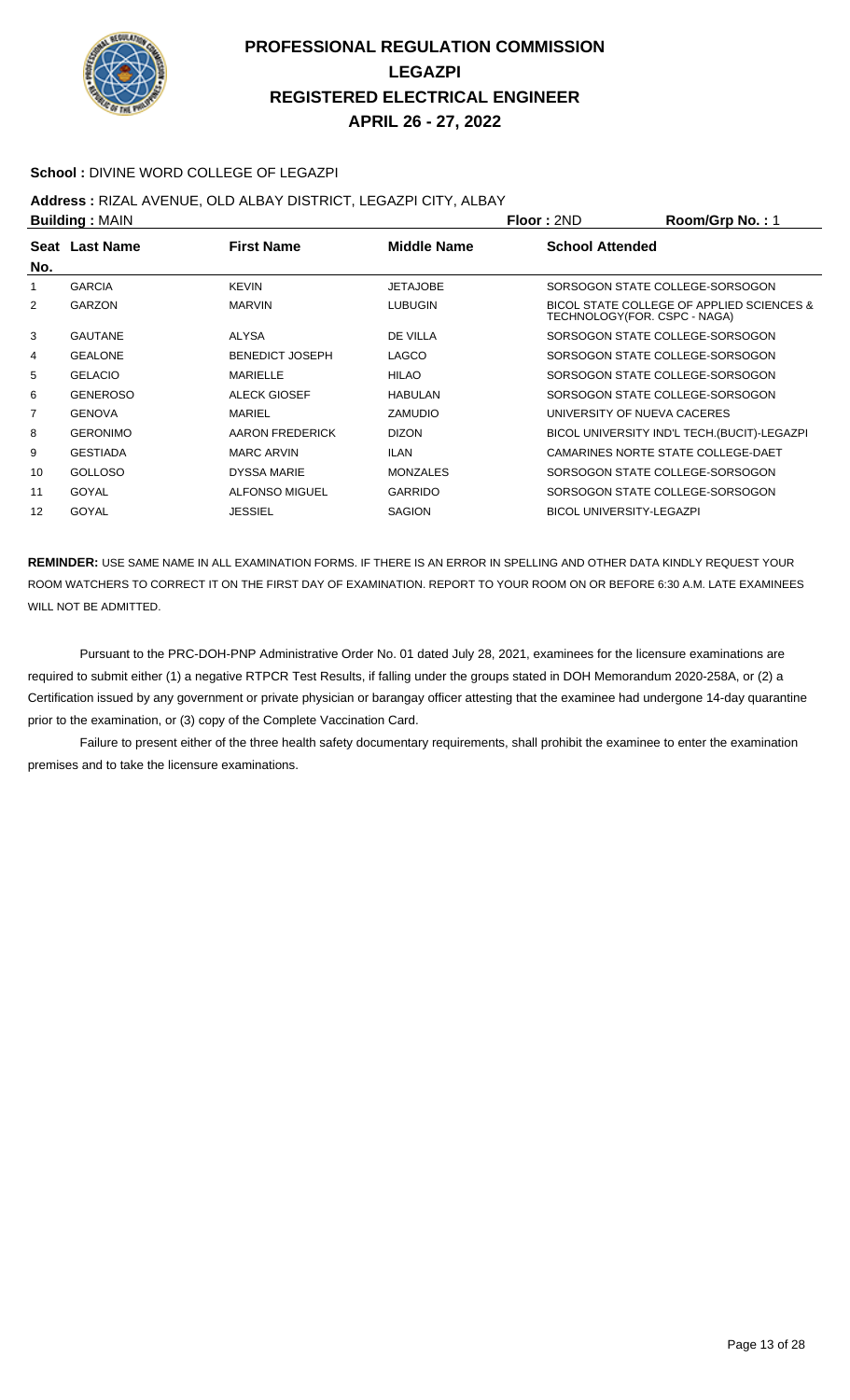

#### **School :** DIVINE WORD COLLEGE OF LEGAZPI

#### **Address :** RIZAL AVENUE, OLD ALBAY DISTRICT, LEGAZPI CITY, ALBAY

| <b>Building: MAIN</b> |                     |                  |                                 | Room/Grp No.: 2                           |
|-----------------------|---------------------|------------------|---------------------------------|-------------------------------------------|
| Seat Last Name        | <b>First Name</b>   | Middle Name      | <b>School Attended</b>          |                                           |
| <b>GRANADA</b>        | ALBRETCH JON        | <b>SULIT</b>     | UNIVERSITY OF NUEVA CACERES     |                                           |
| <b>GUARTE</b>         | <b>DEO DARYL</b>    | <b>OCBIAN</b>    |                                 | SORSOGON STATE COLLEGE-SORSOGON           |
| <b>HABLA</b>          | <b>NOLAN</b>        | <b>MENDOZA</b>   | <b>BICOL UNIVERSITY-LEGAZPI</b> |                                           |
| <b>HABOC</b>          | JOHN ALDEN          | <b>TELEWIK</b>   |                                 | SORSOGON STATE COLLEGE-SORSOGON           |
| <b>HAPA</b>           | <b>JESS KYLE</b>    | <b>PANTILONE</b> |                                 | SORSOGON STATE COLLEGE-SORSOGON           |
| <b>HERNANDEZ</b>      | <b>BOYET</b>        | <b>PASCUAL</b>   | TECHNOLOGY(FOR. CSPC - NAGA)    | BICOL STATE COLLEGE OF APPLIED SCIENCES & |
| <b>HERNANDEZ</b>      | HILLARY             | <b>MARINA</b>    | TECHNOLOGY(FOR. CSPC - NAGA)    | BICOL STATE COLLEGE OF APPLIED SCIENCES & |
| <b>HERNANDEZ</b>      | SARAH JANE          | <b>LLORERA</b>   | <b>BICOL UNIVERSITY-LEGAZPI</b> |                                           |
| <b>HUARDE</b>         | <b>JORAN</b>        | <b>PLACER</b>    | DIVINE WORD COLLEGE OF LEGAZPI  |                                           |
| <b>HUBILLA</b>        | <b>CALEB</b>        | MANANGAN         |                                 | SORSOGON STATE COLLEGE-SORSOGON           |
| <b>HUGO</b>           | <b>SHAUN</b>        | <b>BARBIN</b>    |                                 | SORSOGON STATE COLLEGE-SORSOGON           |
| <b>HULAR</b>          | <b>MARIA FATIMA</b> | <b>URBANO</b>    |                                 | SORSOGON STATE COLLEGE-SORSOGON           |
|                       |                     |                  |                                 | <b>Floor: 2ND</b>                         |

**REMINDER:** USE SAME NAME IN ALL EXAMINATION FORMS. IF THERE IS AN ERROR IN SPELLING AND OTHER DATA KINDLY REQUEST YOUR ROOM WATCHERS TO CORRECT IT ON THE FIRST DAY OF EXAMINATION. REPORT TO YOUR ROOM ON OR BEFORE 6:30 A.M. LATE EXAMINEES WILL NOT BE ADMITTED.

 Pursuant to the PRC-DOH-PNP Administrative Order No. 01 dated July 28, 2021, examinees for the licensure examinations are required to submit either (1) a negative RTPCR Test Results, if falling under the groups stated in DOH Memorandum 2020-258A, or (2) a Certification issued by any government or private physician or barangay officer attesting that the examinee had undergone 14-day quarantine prior to the examination, or (3) copy of the Complete Vaccination Card.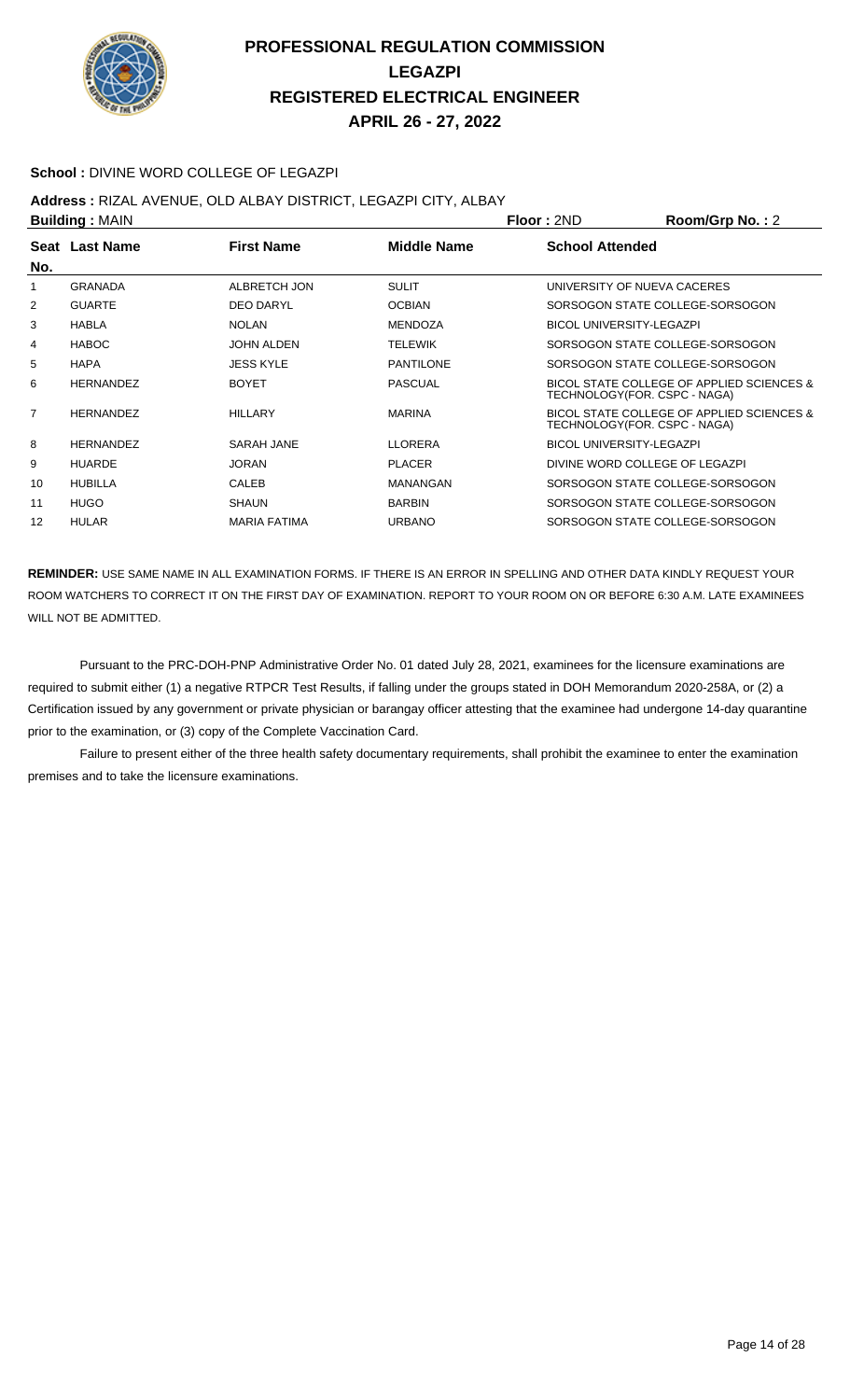

#### **School :** DIVINE WORD COLLEGE OF LEGAZPI

#### **Address :** RIZAL AVENUE, OLD ALBAY DISTRICT, LEGAZPI CITY, ALBAY

|     | <b>Building: MAIN</b> |                     |                  | <b>Floor: 2ND</b>               | Room/Grp No.: 3                         |
|-----|-----------------------|---------------------|------------------|---------------------------------|-----------------------------------------|
|     | Seat Last Name        | <b>First Name</b>   | Middle Name      | <b>School Attended</b>          |                                         |
| No. |                       |                     |                  |                                 |                                         |
| 1   | <b>IBARRETA</b>       | <b>JOJE</b>         | <b>ILAGAN</b>    |                                 | CAMARINES SUR POLYTECHNIC COLLEGE-NABUA |
| 2   | <b>ICARANOM</b>       | <b>JUSHUA ITHAN</b> | <b>PERANCA</b>   |                                 | CAMARINES SUR POLYTECHNIC COLLEGE-NABUA |
| 3   | <b>IMPERIAL</b>       | <b>KRISHA JOY</b>   | <b>ZAMUDIO</b>   | <b>BICOL UNIVERSITY-LEGAZPI</b> |                                         |
| 4   | <b>INOBIO</b>         | <b>JOHN LEMUEL</b>  | <b>BANICO</b>    | <b>BICOL UNIVERSITY-LEGAZPI</b> |                                         |
| 5   | <b>ISUELA</b>         | ROLLY JR            | <b>PUBLICO</b>   | <b>MALOLOS</b>                  | BULACAN STATE UNIVERSITY (for.BCAT)-    |
| 6   | JALMASCO              | <b>RECHELE</b>      | ABAÑA            |                                 | SORSOGON STATE COLLEGE-SORSOGON         |
| 7   | <b>JAMISOLA</b>       | <b>ROBERT</b>       | <b>GUEMO</b>     |                                 | SORSOGON STATE COLLEGE-SORSOGON         |
| 8   | <b>JARANILLA</b>      | <b>MARK LESTER</b>  | <b>BOLAÑOS</b>   |                                 | SORSOGON STATE COLLEGE-SORSOGON         |
| 9   | JAUDAL                | <b>ALLAN OMAR</b>   | <b>BUNCHA</b>    |                                 | SORSOGON STATE COLLEGE-SORSOGON         |
| 10  | <b>JEBULAN</b>        | <b>BRENT</b>        | <b>ANDES</b>     |                                 | DIVINE WORD COLLEGE OF LEGAZPI          |
| 11  | <b>JEREMIAS</b>       | <b>JANELLE</b>      |                  |                                 | SORSOGON STATE COLLEGE-SORSOGON         |
| 12  | <b>JERUSALEM</b>      | <b>RHEA</b>         | <b>BUENAOBRA</b> |                                 | SORSOGON STATE COLLEGE-SORSOGON         |

**REMINDER:** USE SAME NAME IN ALL EXAMINATION FORMS. IF THERE IS AN ERROR IN SPELLING AND OTHER DATA KINDLY REQUEST YOUR ROOM WATCHERS TO CORRECT IT ON THE FIRST DAY OF EXAMINATION. REPORT TO YOUR ROOM ON OR BEFORE 6:30 A.M. LATE EXAMINEES WILL NOT BE ADMITTED.

 Pursuant to the PRC-DOH-PNP Administrative Order No. 01 dated July 28, 2021, examinees for the licensure examinations are required to submit either (1) a negative RTPCR Test Results, if falling under the groups stated in DOH Memorandum 2020-258A, or (2) a Certification issued by any government or private physician or barangay officer attesting that the examinee had undergone 14-day quarantine prior to the examination, or (3) copy of the Complete Vaccination Card.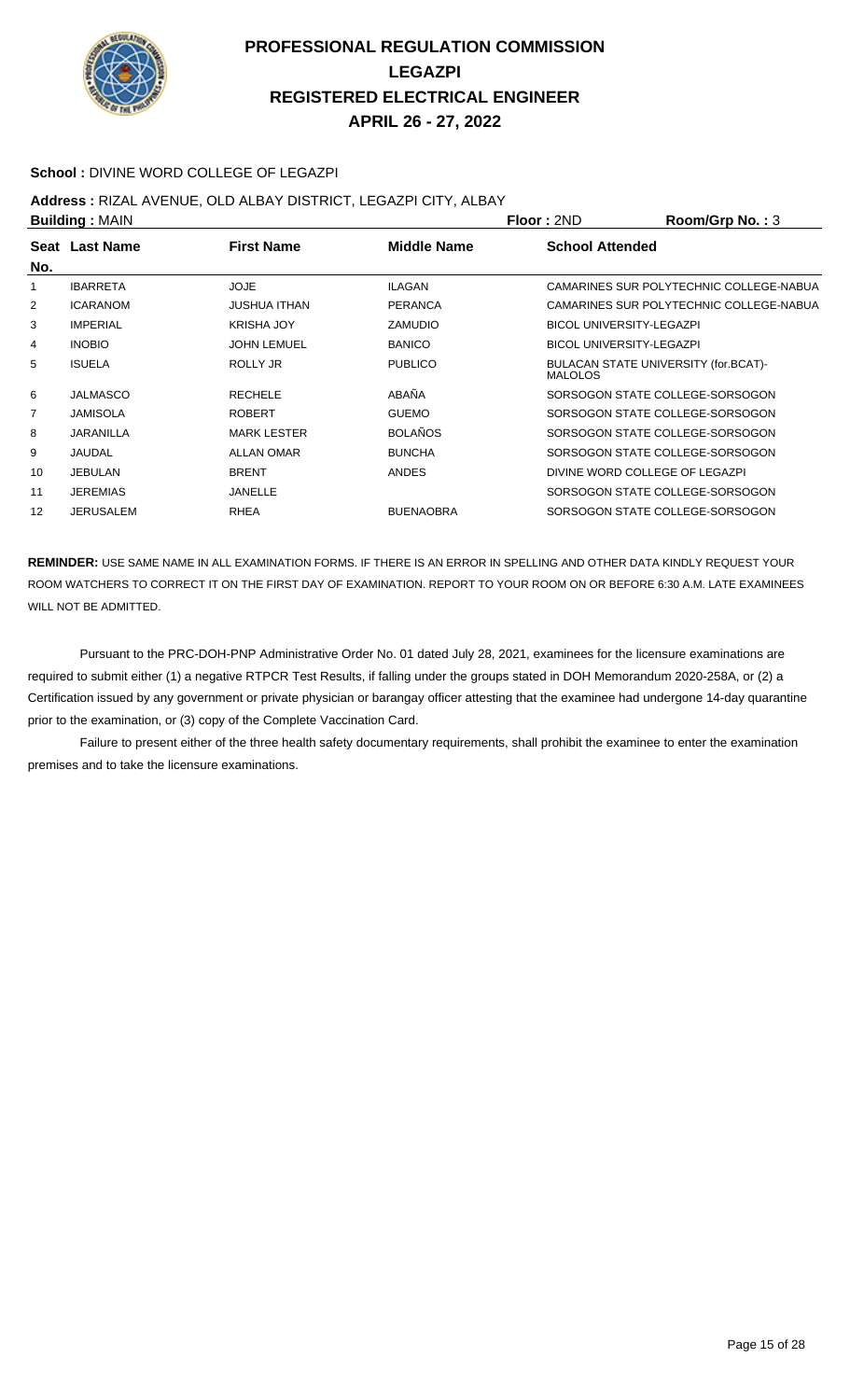

#### **School :** DIVINE WORD COLLEGE OF LEGAZPI

**Address :** RIZAL AVENUE, OLD ALBAY DISTRICT, LEGAZPI CITY, ALBAY

| <b>Building: MAIN</b> |                | Floor: 2ND            | Room/Grp No.: 4    |                                 |                                                                           |
|-----------------------|----------------|-----------------------|--------------------|---------------------------------|---------------------------------------------------------------------------|
| No.                   | Seat Last Name | <b>First Name</b>     | <b>Middle Name</b> | <b>School Attended</b>          |                                                                           |
| 1                     | <b>JESALVA</b> | <b>JOEL JR</b>        | <b>JERESANO</b>    |                                 | SORSOGON STATE COLLEGE-SORSOGON                                           |
| 2                     | <b>JESORO</b>  | <b>ROWELA</b>         | <b>BUENO</b>       |                                 | SORSOGON STATE COLLEGE-SORSOGON                                           |
| 3                     | <b>JOSE</b>    | <b>CHRISTIAN LEOJ</b> | <b>ARCOS</b>       | <b>BICOL UNIVERSITY-LEGAZPI</b> |                                                                           |
| 4                     | <b>JOVEN</b>   | <b>MARK ANGELO</b>    | <b>BAGAPORO</b>    |                                 | CAMARINES SUR POLYTECHNIC COLLEGE-NABUA                                   |
| 5                     | LABALAN        | ROBERT CHRISTIAN      | <b>DEGAL</b>       |                                 | UNIVERSITY OF THE PHILIPPINES-LOS BAÑOS                                   |
| 6                     | LABRO          | <b>DEXTER</b>         | <b>NAVALES</b>     |                                 | CAMARINES SUR POLYTECHNIC COLLEGE-NABUA                                   |
| 7                     | <b>LACEDA</b>  | DANILO JR             | <b>MANGARIN</b>    |                                 | SORSOGON STATE COLLEGE-SORSOGON                                           |
| 8                     | LANUZA         | <b>FRITZ</b>          | <b>HUBILLA</b>     |                                 | SORSOGON STATE COLLEGE-SORSOGON                                           |
| 9                     | LATUGA         | <b>CARMELA</b>        | JERESANO           |                                 | SORSOGON STATE COLLEGE-SORSOGON                                           |
| 10                    | <b>LEGASPI</b> | <b>JOSEL</b>          | JEBULAN            |                                 | SORSOGON STATE COLLEGE-SORSOGON                                           |
| 11                    | <b>LEODER</b>  | <b>JOHN REY</b>       | <b>NAVARRO</b>     |                                 | DIVINE WORD COLLEGE OF LEGAZPI                                            |
| 12                    | LIBREA         | <b>ALDREN</b>         | <b>APARICIO</b>    |                                 | BICOL STATE COLLEGE OF APPLIED SCIENCES &<br>TECHNOLOGY(FOR. CSPC - NAGA) |

**REMINDER:** USE SAME NAME IN ALL EXAMINATION FORMS. IF THERE IS AN ERROR IN SPELLING AND OTHER DATA KINDLY REQUEST YOUR ROOM WATCHERS TO CORRECT IT ON THE FIRST DAY OF EXAMINATION. REPORT TO YOUR ROOM ON OR BEFORE 6:30 A.M. LATE EXAMINEES WILL NOT BE ADMITTED.

 Pursuant to the PRC-DOH-PNP Administrative Order No. 01 dated July 28, 2021, examinees for the licensure examinations are required to submit either (1) a negative RTPCR Test Results, if falling under the groups stated in DOH Memorandum 2020-258A, or (2) a Certification issued by any government or private physician or barangay officer attesting that the examinee had undergone 14-day quarantine prior to the examination, or (3) copy of the Complete Vaccination Card.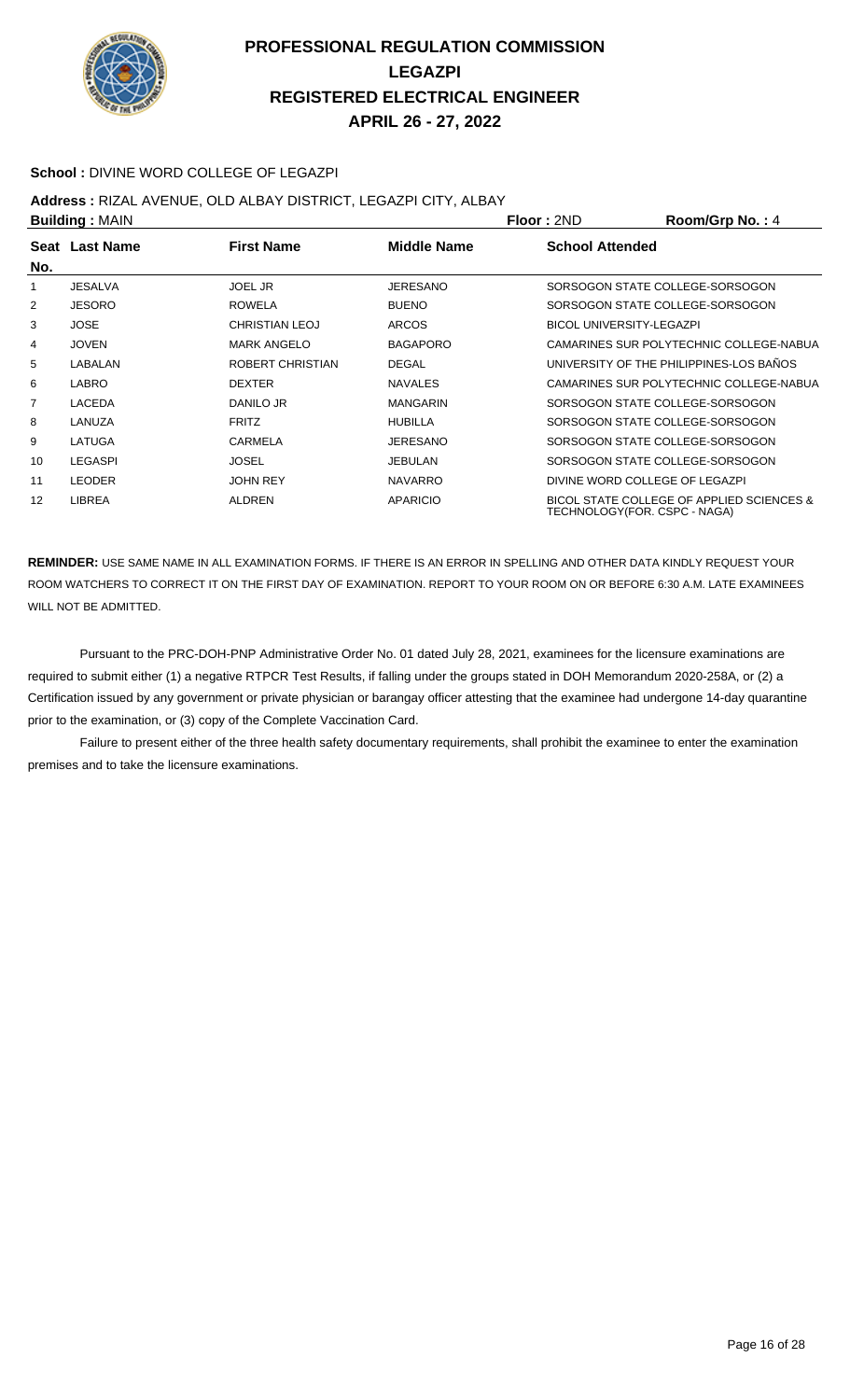

#### **School :** DIVINE WORD COLLEGE OF LEGAZPI

#### **Address :** RIZAL AVENUE, OLD ALBAY DISTRICT, LEGAZPI CITY, ALBAY

| <b>Building: MAIN</b> |                |                     | <b>Floor: 2ND</b>  | Room/Grp No.: 5                 |                                                                           |
|-----------------------|----------------|---------------------|--------------------|---------------------------------|---------------------------------------------------------------------------|
| No.                   | Seat Last Name | <b>First Name</b>   | <b>Middle Name</b> | <b>School Attended</b>          |                                                                           |
|                       | <b>LICUP</b>   | ROCELL JOHN         | <b>GENAVIA</b>     |                                 | SORSOGON STATE COLLEGE-SORSOGON                                           |
| 2                     | LIM            | <b>CLYDE NICOLE</b> | <b>NEPOMUCENO</b>  |                                 | DIVINE WORD COLLEGE OF LEGAZPI                                            |
| 3                     | LITERAL        | <b>KENO</b>         | <b>BELTRAN</b>     |                                 | BICOL STATE COLLEGE OF APPLIED SCIENCES &<br>TECHNOLOGY(FOR. CSPC - NAGA) |
| 4                     | <b>LLANES</b>  | <b>EMMANUEL</b>     | <b>RULL</b>        |                                 | CAMARINES SUR POLYTECHNIC COLLEGE-NABUA                                   |
| 5                     | <b>LLORERA</b> | <b>CZARINA</b>      | <b>CLORES</b>      | <b>BICOL UNIVERSITY-LEGAZPI</b> |                                                                           |
| 6                     | <b>LOLA</b>    | <b>REYNEN</b>       | MANZANILLO         |                                 | DIVINE WORD COLLEGE OF LEGAZPI                                            |
| $\overline{7}$        | LONGARES       | <b>JAKE</b>         | <b>ALVARADO</b>    |                                 | CAMARINES SUR POLYTECHNIC COLLEGE-NABUA                                   |
| 8                     | <b>LOPEZ</b>   | <b>ALTHEA MARIE</b> | <b>DEL MONTE</b>   |                                 | CAMARINES NORTE STATE COLLEGE-DAET                                        |
| 9                     | <b>LORIAGA</b> | <b>CEJAY</b>        | QUILINGAN          | <b>BICOL UNIVERSITY-LEGAZPI</b> |                                                                           |
| 10                    | <b>LUSTAN</b>  | <b>FRANCIS JIM</b>  | <b>ERNACIO</b>     |                                 | SORSOGON STATE COLLEGE-SORSOGON                                           |
| 11                    | <b>LUSTRE</b>  | <b>KRISNA INNA</b>  | <b>GUIRIBA</b>     | <b>BICOL UNIVERSITY-LEGAZPI</b> |                                                                           |
| 12                    | <b>LUZ</b>     | <b>MARK ANTHONY</b> | <b>PARADO</b>      |                                 | BICOL STATE COLLEGE OF APPLIED SCIENCES &<br>TECHNOLOGY(FOR. CSPC - NAGA) |

**REMINDER:** USE SAME NAME IN ALL EXAMINATION FORMS. IF THERE IS AN ERROR IN SPELLING AND OTHER DATA KINDLY REQUEST YOUR ROOM WATCHERS TO CORRECT IT ON THE FIRST DAY OF EXAMINATION. REPORT TO YOUR ROOM ON OR BEFORE 6:30 A.M. LATE EXAMINEES WILL NOT BE ADMITTED.

 Pursuant to the PRC-DOH-PNP Administrative Order No. 01 dated July 28, 2021, examinees for the licensure examinations are required to submit either (1) a negative RTPCR Test Results, if falling under the groups stated in DOH Memorandum 2020-258A, or (2) a Certification issued by any government or private physician or barangay officer attesting that the examinee had undergone 14-day quarantine prior to the examination, or (3) copy of the Complete Vaccination Card.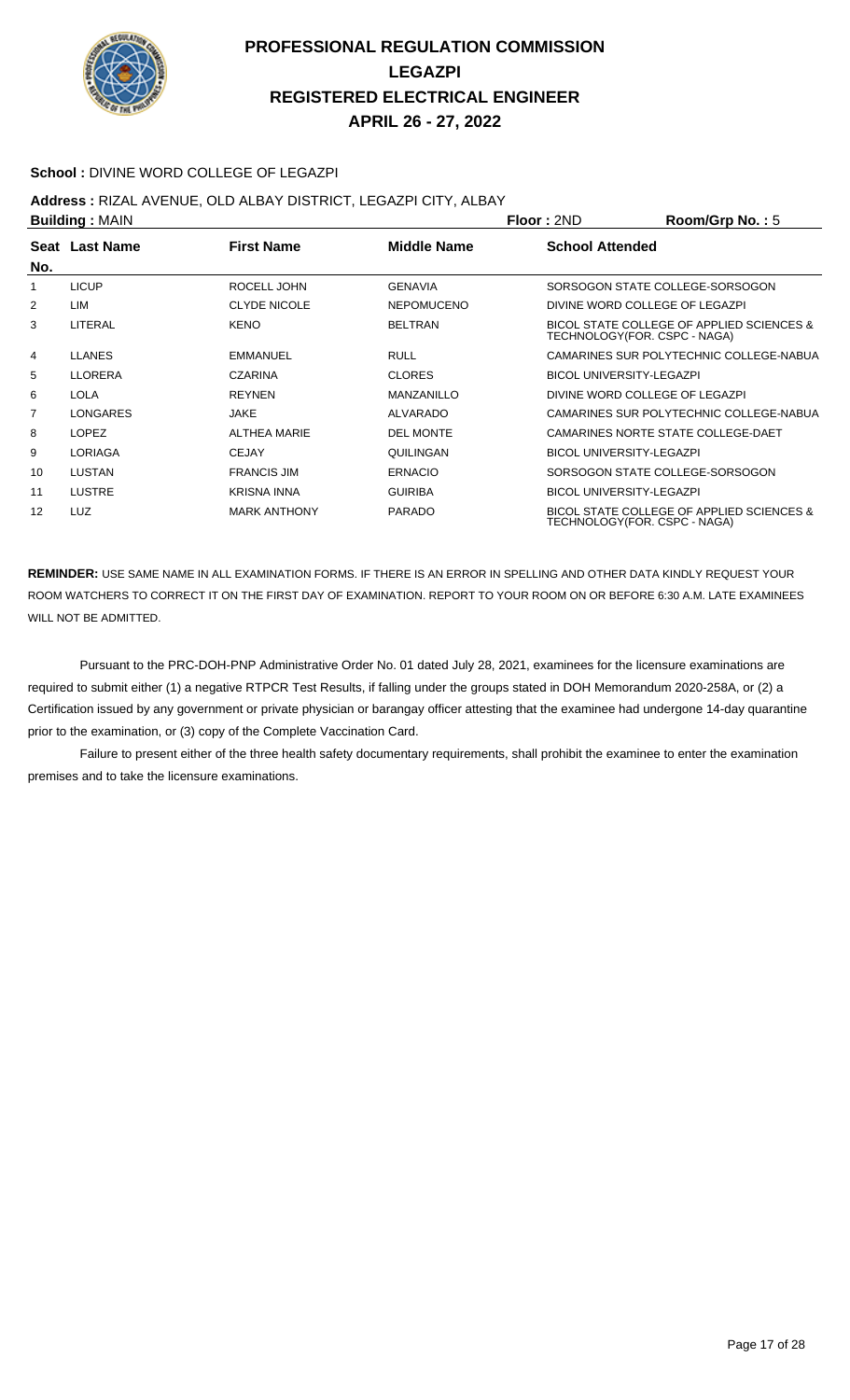

#### **School :** DIVINE WORD COLLEGE OF LEGAZPI

# **Address :** RIZAL AVENUE, OLD ALBAY DISTRICT, LEGAZPI CITY, ALBAY

| <b>Building: MAIN</b> |                   |                     |                  | <b>Floor: 2ND</b>               | Room/Grp No.: $6$                            |
|-----------------------|-------------------|---------------------|------------------|---------------------------------|----------------------------------------------|
| No.                   | Seat Last Name    | <b>First Name</b>   | Middle Name      | <b>School Attended</b>          |                                              |
|                       | <b>MADRONIO</b>   | <b>JENNIFER</b>     | <b>LINDIO</b>    | <b>BICOL UNIVERSITY-LEGAZPI</b> |                                              |
| 2                     | <b>MADUEÑO</b>    | <b>MARK ACE</b>     | VILLANUEVA       | TECHNOLOGY(FOR. CSPC - NAGA)    | BICOL STATE COLLEGE OF APPLIED SCIENCES &    |
| 3                     | <b>MAJADILLAS</b> | MAEZY ANN           | <b>LLOSALA</b>   |                                 | BICOL UNIVERSITY IND'L TECH. (BUCIT)-LEGAZPI |
| 4                     | MALAGUEÑO         | <b>RYAN</b>         | <b>BONAYON</b>   | <b>BICOL UNIVERSITY-LEGAZPI</b> |                                              |
| 5                     | <b>MALAPO</b>     | <b>IVY</b>          | DE LEON          |                                 | CAMARINES SUR POLYTECHNIC COLLEGE-NABUA      |
| 6                     | <b>MALTO</b>      | <b>KERVY</b>        | <b>GALAN</b>     | <b>BICOL UNIVERSITY-LEGAZPI</b> |                                              |
| $\overline{7}$        | <b>MAMANGPANG</b> | ROGER JR            | <b>ESGUERRA</b>  | TECHNOLOGY(FOR. CSPC - NAGA)    | BICOL STATE COLLEGE OF APPLIED SCIENCES &    |
| 8                     | <b>MANCERA</b>    | <b>JOHN PAUL</b>    | <b>FLORES</b>    |                                 | SORSOGON STATE COLLEGE-SORSOGON              |
| 9                     | <b>MANJARES</b>   | <b>JONEL</b>        | <b>MELITANTE</b> |                                 | SORSOGON STATE COLLEGE-SORSOGON              |
| 10                    | <b>MANZANADES</b> | <b>JOSHUA</b>       | LLANETA          | DIVINE WORD COLLEGE OF LEGAZPI  |                                              |
| 11                    | <b>MARCAIDA</b>   | <b>JOHN MARK</b>    | <b>CASTRO</b>    |                                 | CAMARINES NORTE STATE COLLEGE-DAET           |
| 12                    | <b>MARCELO</b>    | <b>RENZ VINCENT</b> | <b>NAMORO</b>    |                                 | CAMARINES SUR POLYTECHNIC COLLEGE-NABUA      |

**REMINDER:** USE SAME NAME IN ALL EXAMINATION FORMS. IF THERE IS AN ERROR IN SPELLING AND OTHER DATA KINDLY REQUEST YOUR ROOM WATCHERS TO CORRECT IT ON THE FIRST DAY OF EXAMINATION. REPORT TO YOUR ROOM ON OR BEFORE 6:30 A.M. LATE EXAMINEES WILL NOT BE ADMITTED.

 Pursuant to the PRC-DOH-PNP Administrative Order No. 01 dated July 28, 2021, examinees for the licensure examinations are required to submit either (1) a negative RTPCR Test Results, if falling under the groups stated in DOH Memorandum 2020-258A, or (2) a Certification issued by any government or private physician or barangay officer attesting that the examinee had undergone 14-day quarantine prior to the examination, or (3) copy of the Complete Vaccination Card.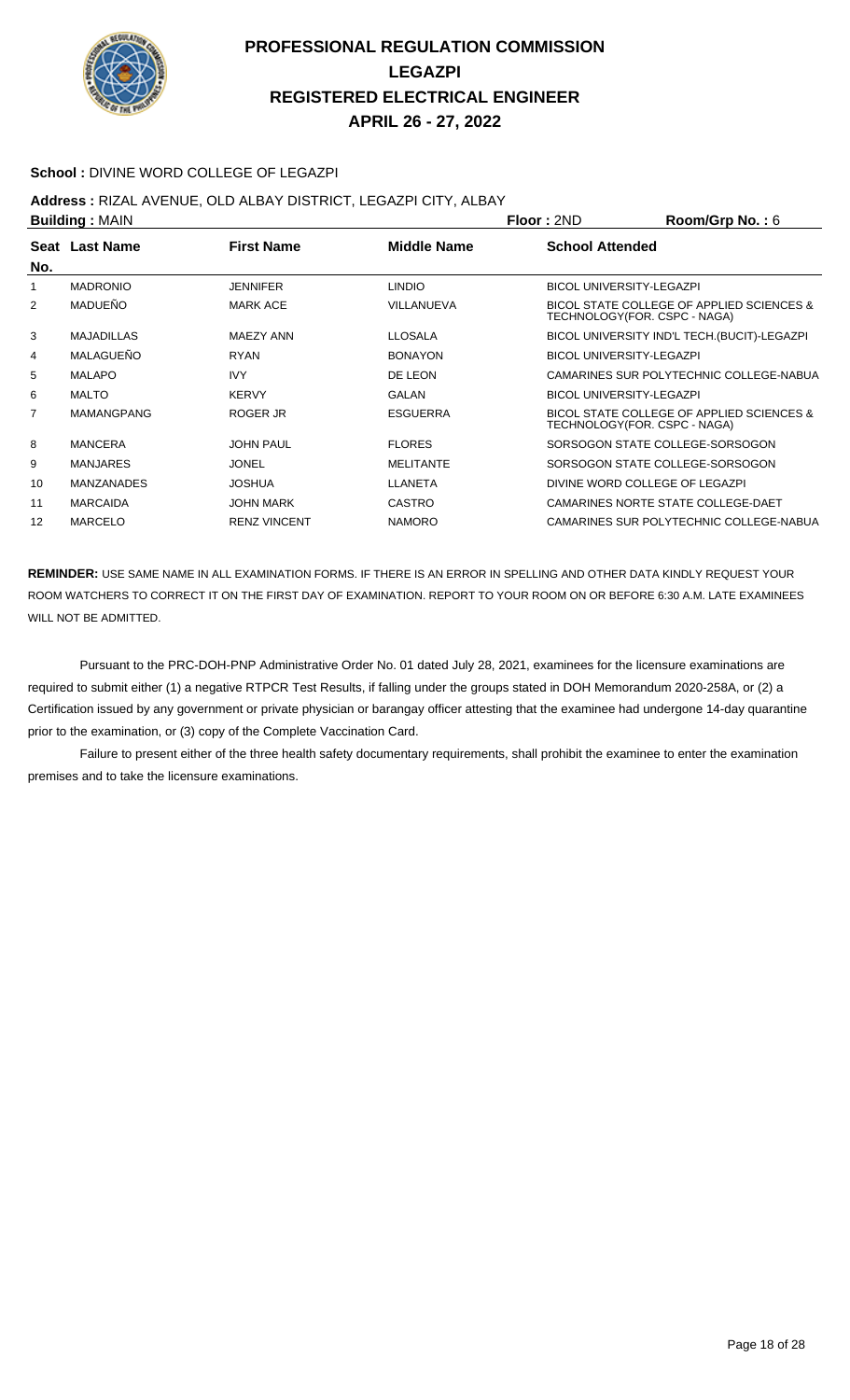

#### **School :** DIVINE WORD COLLEGE OF LEGAZPI

#### **Address :** RIZAL AVENUE, OLD ALBAY DISTRICT, LEGAZPI CITY, ALBAY

|     | <b>Building: MAIN</b> |                     |                   | <b>Floor: 2ND</b>               | Room/Grp No.: 7                         |
|-----|-----------------------|---------------------|-------------------|---------------------------------|-----------------------------------------|
|     | Seat Last Name        | <b>First Name</b>   | Middle Name       | <b>School Attended</b>          |                                         |
| No. |                       |                     |                   |                                 |                                         |
| 1   | <b>MARISCAL</b>       | <b>MARK ANTHONY</b> | <b>VIVAS</b>      |                                 | UNIVERSITY OF NUEVA CACERES             |
| 2   | <b>MARJOLINO</b>      | <b>JOHN KENNETH</b> | <b>PACARDO</b>    |                                 | UNIVERSITY OF NUEVA CACERES             |
| 3   | MATA                  | LEE MICHAEL         | <b>INTIA</b>      |                                 | CAMARINES SUR POLYTECHNIC COLLEGE-NABUA |
| 4   | <b>MEDIADO</b>        | <b>MICHAEL</b>      | <b>REQUELME</b>   |                                 | CAMARINES SUR POLYTECHNIC COLLEGE-NABUA |
| 5   | <b>MEDIAVILLO</b>     | RONNIE JR           | <b>ALMONTE</b>    | <b>BICOL UNIVERSITY-LEGAZPI</b> |                                         |
| 6   | <b>MENDOZA</b>        | KIRK BRYAN          | <b>RUFO</b>       |                                 | UNIVERSITY OF NUEVA CACERES             |
| 7   | <b>MENDOZA</b>        | MAE                 | <b>MORON</b>      | <b>BICOL UNIVERSITY-LEGAZPI</b> |                                         |
| 8   | MERA                  | <b>HANNAH MAE</b>   | <b>YUSON</b>      |                                 | CAMARINES NORTE STATE COLLEGE-DAET      |
| 9   | <b>MILANO</b>         | RHEYJHIELEN         | <b>BINAMIRA</b>   |                                 | <b>BICOL UNIVERSITY-LEGAZPI</b>         |
| 10  | <b>MILLARES</b>       | <b>KARL NIñO</b>    | <b>MONTEBELLA</b> |                                 | <b>BICOL UNIVERSITY-LEGAZPI</b>         |
| 11  | <b>MILLENA</b>        | <b>ROMMEL</b>       | <b>MAGAYANES</b>  | <b>BICOL UNIVERSITY-LEGAZPI</b> |                                         |
|     |                       |                     |                   |                                 |                                         |

**REMINDER:** USE SAME NAME IN ALL EXAMINATION FORMS. IF THERE IS AN ERROR IN SPELLING AND OTHER DATA KINDLY REQUEST YOUR ROOM WATCHERS TO CORRECT IT ON THE FIRST DAY OF EXAMINATION. REPORT TO YOUR ROOM ON OR BEFORE 6:30 A.M. LATE EXAMINEES WILL NOT BE ADMITTED.

 Pursuant to the PRC-DOH-PNP Administrative Order No. 01 dated July 28, 2021, examinees for the licensure examinations are required to submit either (1) a negative RTPCR Test Results, if falling under the groups stated in DOH Memorandum 2020-258A, or (2) a Certification issued by any government or private physician or barangay officer attesting that the examinee had undergone 14-day quarantine prior to the examination, or (3) copy of the Complete Vaccination Card.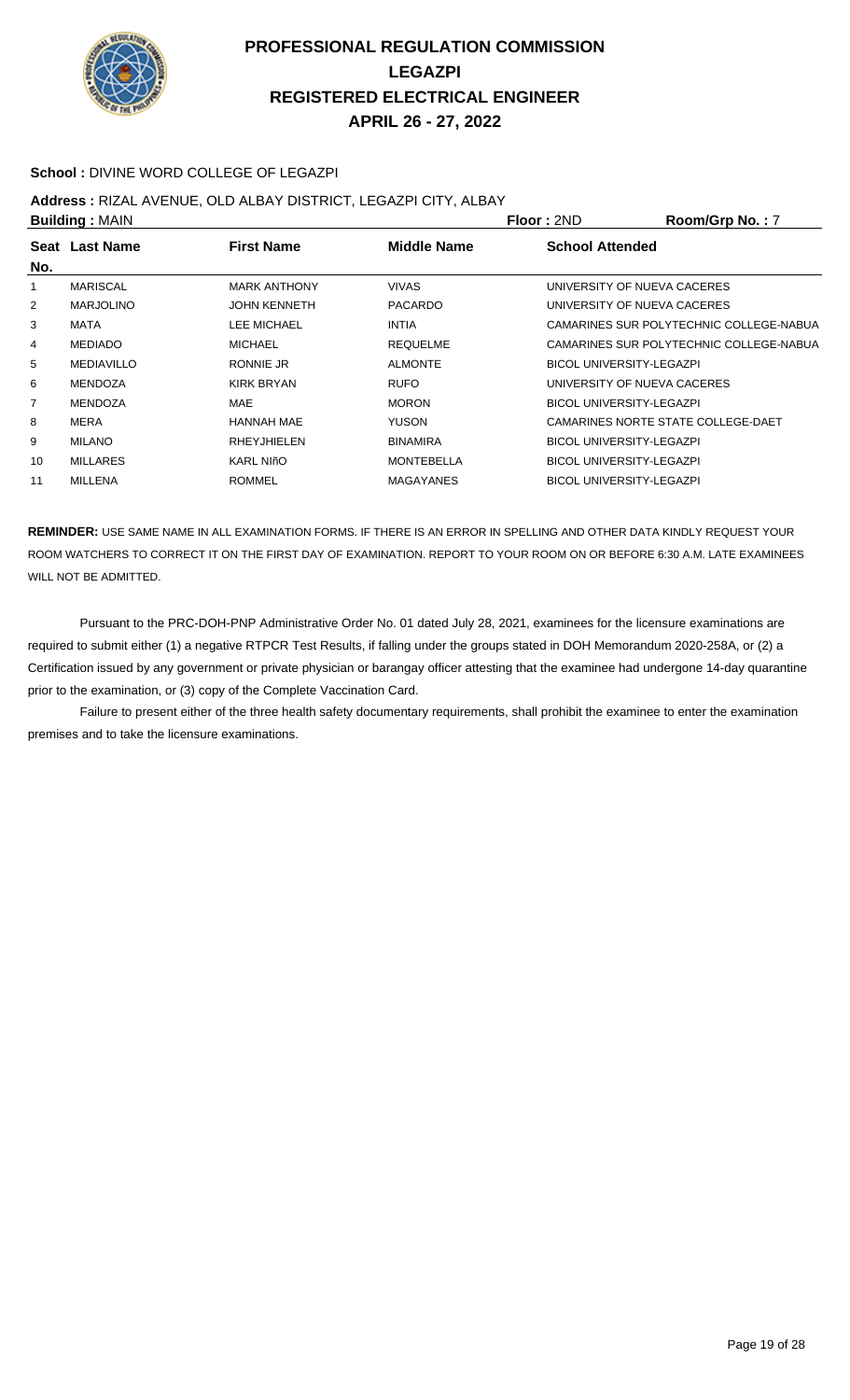

#### **School :** DIVINE WORD COLLEGE OF LEGAZPI

**Address :** RIZAL AVENUE, OLD ALBAY DISTRICT, LEGAZPI CITY, ALBAY

| <b>Building: MAIN</b> |                   |                    |                    | Floor: 2ND                      | Room/Grp No.: 8                              |
|-----------------------|-------------------|--------------------|--------------------|---------------------------------|----------------------------------------------|
| No.                   | Seat Last Name    | <b>First Name</b>  | Middle Name        | <b>School Attended</b>          |                                              |
|                       | <b>MIRABETE</b>   | <b>JUNE MARTIN</b> | <b>BRINA</b>       | <b>BICOL UNIVERSITY-LEGAZPI</b> |                                              |
| 2                     | <b>MIRAFLOR</b>   | <b>CHARLAINE</b>   | <b>OBIS</b>        |                                 | CAMARINES SUR POLYTECHNIC COLLEGE-NABUA      |
| 3                     | <b>MIRANDILLA</b> | <b>DONALD</b>      | <b>ANDES</b>       | <b>BICOL UNIVERSITY-LEGAZPI</b> |                                              |
| 4                     | <b>MIRANDILLA</b> | <b>JOER JESSE</b>  | <b>MOLENILLA</b>   | <b>BICOL UNIVERSITY-LEGAZPI</b> |                                              |
| 5                     | <b>MONCADA</b>    | <b>JOSE PAOLO</b>  | <b>SARMIENTO</b>   |                                 | SORSOGON STATE COLLEGE-SORSOGON              |
| 6                     | <b>MORAN</b>      | <b>JOSEF GLYNN</b> | <b>EVANGELISTA</b> | TECHNOLOGY(FOR. CSPC - NAGA)    | BICOL STATE COLLEGE OF APPLIED SCIENCES &    |
| $\overline{7}$        | <b>MUJAR</b>      | <b>JOLAND PAUL</b> | CAPARIÑO           | DIVINE WORD COLLEGE OF LEGAZPI  |                                              |
| 8                     | <b>NACARIO</b>    | <b>MARK LESTER</b> | <b>FEBRES</b>      | UNIVERSITY OF NUEVA CACERES     |                                              |
| 9                     | <b>NASOL</b>      | <b>MICHAEL</b>     | <b>VALENCIA</b>    | TECHNOLOGY(FOR. CSPC - NAGA)    | BICOL STATE COLLEGE OF APPLIED SCIENCES &    |
| 10                    | <b>NAZ</b>        | <b>BRYAN JAMES</b> | <b>OLIVA</b>       | TECHNOLOGY(FOR. CSPC - NAGA)    | BICOL STATE COLLEGE OF APPLIED SCIENCES &    |
| 11                    | <b>NEE ESTUYE</b> | <b>THOMAS ROY</b>  | <b>FRAYNA</b>      |                                 | BICOL UNIVERSITY IND'L TECH. (BUCIT)-LEGAZPI |
|                       |                   |                    |                    |                                 |                                              |

**REMINDER:** USE SAME NAME IN ALL EXAMINATION FORMS. IF THERE IS AN ERROR IN SPELLING AND OTHER DATA KINDLY REQUEST YOUR ROOM WATCHERS TO CORRECT IT ON THE FIRST DAY OF EXAMINATION. REPORT TO YOUR ROOM ON OR BEFORE 6:30 A.M. LATE EXAMINEES WILL NOT BE ADMITTED.

 Pursuant to the PRC-DOH-PNP Administrative Order No. 01 dated July 28, 2021, examinees for the licensure examinations are required to submit either (1) a negative RTPCR Test Results, if falling under the groups stated in DOH Memorandum 2020-258A, or (2) a Certification issued by any government or private physician or barangay officer attesting that the examinee had undergone 14-day quarantine prior to the examination, or (3) copy of the Complete Vaccination Card.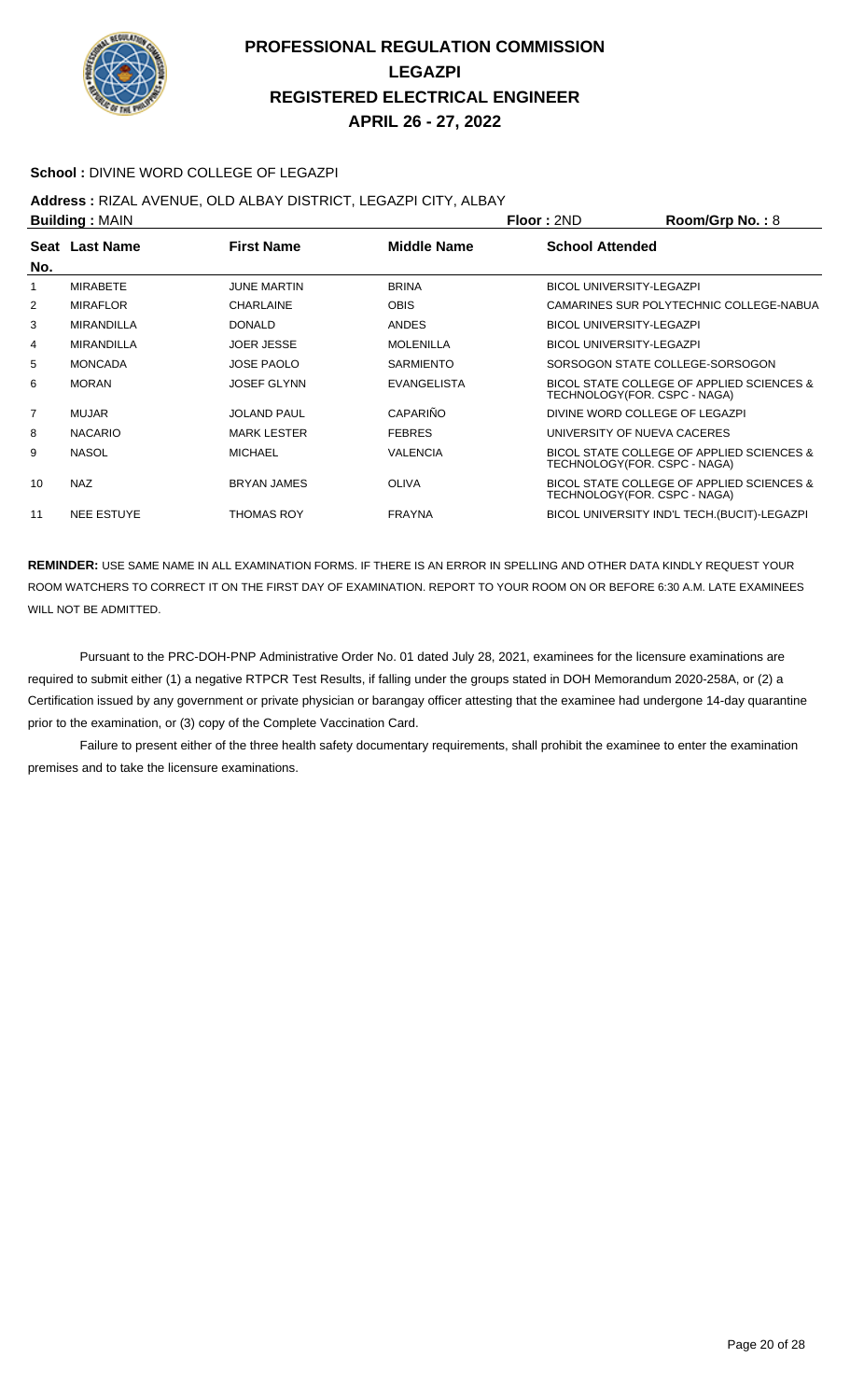

#### **School :** DIVINE WORD COLLEGE OF LEGAZPI

#### **Address :** RIZAL AVENUE, OLD ALBAY DISTRICT, LEGAZPI CITY, ALBAY

|                 |                                         |                | Floor: 3RD             | Room/Grp No.: 9                         |
|-----------------|-----------------------------------------|----------------|------------------------|-----------------------------------------|
|                 | <b>First Name</b>                       | Middle Name    | <b>School Attended</b> |                                         |
|                 |                                         |                |                        |                                         |
| <b>NEGRETE</b>  | <b>GRACIELLE JOY</b>                    | <b>HIZON</b>   |                        | DIVINE WORD COLLEGE OF LEGAZPI          |
| <b>NIEMO</b>    | <b>MARIAN</b>                           | <b>GERUELA</b> |                        | SORSOGON STATE COLLEGE-SORSOGON         |
| <b>NIEVA</b>    | <b>JOHN KENN</b>                        | <b>OYARDO</b>  |                        | <b>BICOL UNIVERSITY-LEGAZPI</b>         |
| <b>NISPEROS</b> | <b>MARK CHRISTIAN</b>                   | OROLFO         |                        | RIZAL TECHNOLOGICAL UNIVERSITY          |
| <b>NOBLE</b>    | <b>MICHAEL ROY</b>                      | ARROYO         |                        | UNIVERSITY OF NORTHEASTERN PHILIPPINES  |
| <b>NOGA</b>     | <b>SHAMAE</b>                           | <b>DELLOSA</b> |                        | SORSOGON STATE COLLEGE-SORSOGON         |
| <b>OBIA</b>     | <b>KENNETH</b>                          | <b>POBOCAN</b> |                        | CAMARINES SUR POLYTECHNIC COLLEGE-NABUA |
| <b>OCAMPO</b>   | <b>RUZZEL</b>                           | <b>BUEN</b>    |                        | SORSOGON STATE COLLEGE-SORSOGON         |
| <b>OGAD</b>     | <b>KENNETH</b>                          | <b>NAYOS</b>   |                        | CAMARINES NORTE STATE COLLEGE-DAET      |
| <b>OLEA</b>     | <b>GLENMAR</b>                          | <b>SILVA</b>   |                        | CAMARINES SUR POLYTECHNIC COLLEGE-NABUA |
| <b>OLICIA</b>   | <b>MICHAEL</b>                          | LAGTO          |                        | SORSOGON STATE COLLEGE-SORSOGON         |
|                 | <b>Building: MAIN</b><br>Seat Last Name |                |                        |                                         |

**REMINDER:** USE SAME NAME IN ALL EXAMINATION FORMS. IF THERE IS AN ERROR IN SPELLING AND OTHER DATA KINDLY REQUEST YOUR ROOM WATCHERS TO CORRECT IT ON THE FIRST DAY OF EXAMINATION. REPORT TO YOUR ROOM ON OR BEFORE 6:30 A.M. LATE EXAMINEES WILL NOT BE ADMITTED.

 Pursuant to the PRC-DOH-PNP Administrative Order No. 01 dated July 28, 2021, examinees for the licensure examinations are required to submit either (1) a negative RTPCR Test Results, if falling under the groups stated in DOH Memorandum 2020-258A, or (2) a Certification issued by any government or private physician or barangay officer attesting that the examinee had undergone 14-day quarantine prior to the examination, or (3) copy of the Complete Vaccination Card.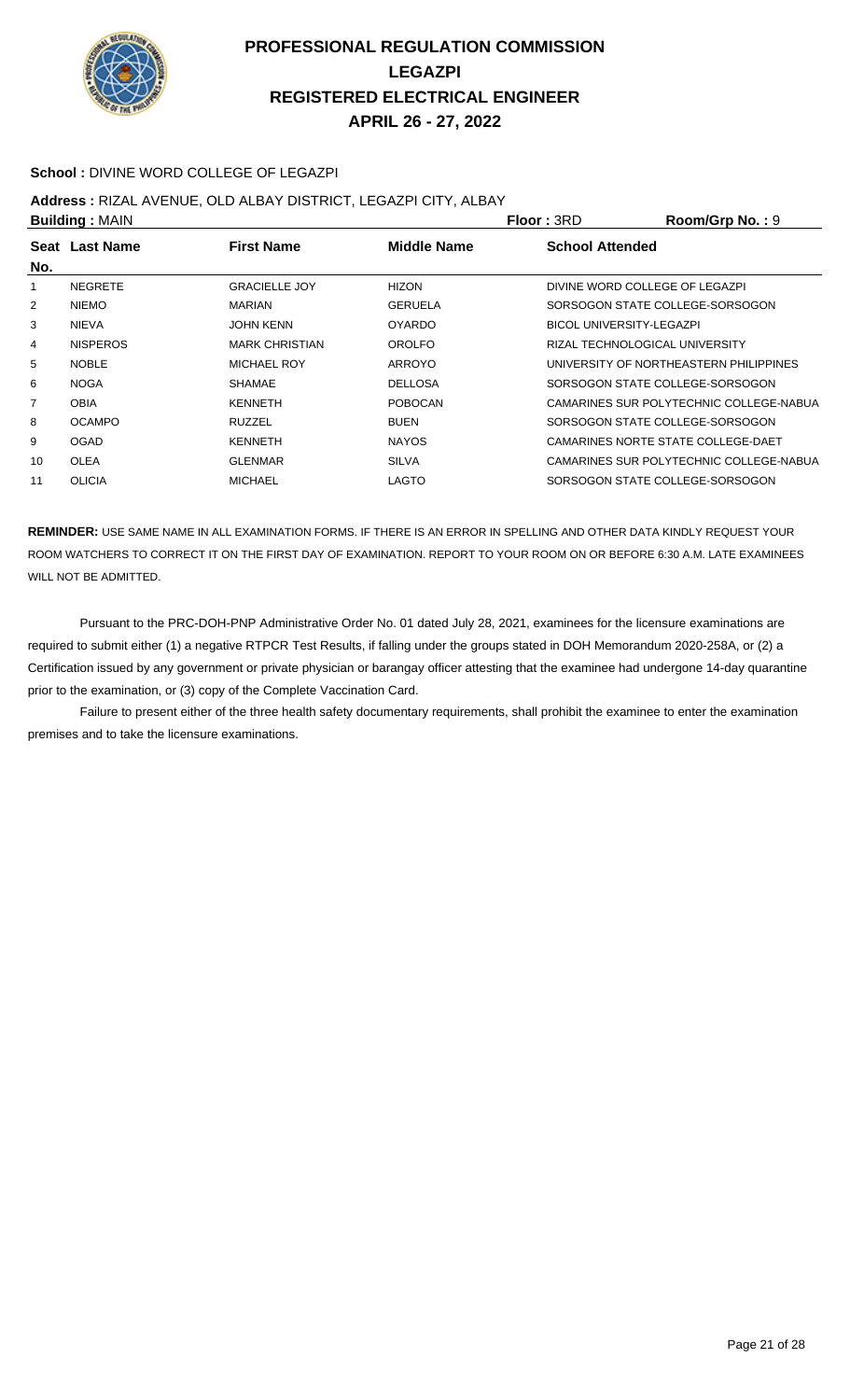

#### **School :** DIVINE WORD COLLEGE OF LEGAZPI

**Address :** RIZAL AVENUE, OLD ALBAY DISTRICT, LEGAZPI CITY, ALBAY

|                | <b>Building: MAIN</b> |                        |                      | Floor: 3RD                      | Room/Grp No.: 10                        |
|----------------|-----------------------|------------------------|----------------------|---------------------------------|-----------------------------------------|
|                | Seat Last Name        | <b>First Name</b>      | Middle Name          | <b>School Attended</b>          |                                         |
| No.            |                       |                        |                      |                                 |                                         |
|                | <b>OMBAO</b>          | <b>ALETTE MARIE</b>    | <b>MIRABALLES</b>    | <b>BICOL UNIVERSITY-LEGAZPI</b> |                                         |
| $\overline{2}$ | <b>ONSAY</b>          | <b>DARLENE</b>         | <b>OLIMPO</b>        | <b>BICOL UNIVERSITY-LEGAZPI</b> |                                         |
| 3              | <b>OQUIALDA</b>       | <b>JOHN</b>            | <b>SELGA</b>         |                                 | CAMARINES SUR POLYTECHNIC COLLEGE-NABUA |
| 4              | <b>ORIBIANA</b>       | <b>XYZEL JOHN</b>      | <b>URSAIZ</b>        |                                 | CAMARINES NORTE STATE COLLEGE-DAET      |
| 5              | <b>OROSCO</b>         | <b>HONEY MAE</b>       | <b>AVILA</b>         |                                 | CAMARINES SUR POLYTECHNIC COLLEGE-NABUA |
| 6              | <b>OTARES</b>         | <b>DAVES</b>           | <b>CUBILLA</b>       |                                 | CAMARINES SUR POLYTECHNIC COLLEGE-NABUA |
| $\overline{7}$ | <b>PAJE</b>           | <b>JEFFREY</b>         | <b>SACENDONCILLO</b> |                                 | SORSOGON STATE COLLEGE-SORSOGON         |
| 8              | <b>PALMA</b>          | <b>DANIEL III</b>      | <b>SALIGUE</b>       |                                 | CAMARINES NORTE STATE COLLEGE-DAET      |
| 9              | <b>PANESA</b>         | <b>JULIUS CLARENCE</b> | PENILLOS             | <b>BICOL UNIVERSITY-LEGAZPI</b> |                                         |
| 10             | PELAGIO               | <b>FANE CYNTENNEL</b>  | CARAAN               | <b>BICOL UNIVERSITY-LEGAZPI</b> |                                         |
| 11             | PELGONE               | ALVIN JEFFREY          | <b>ORBASE</b>        |                                 | DIVINE WORD COLLEGE OF LEGAZPI          |

**REMINDER:** USE SAME NAME IN ALL EXAMINATION FORMS. IF THERE IS AN ERROR IN SPELLING AND OTHER DATA KINDLY REQUEST YOUR ROOM WATCHERS TO CORRECT IT ON THE FIRST DAY OF EXAMINATION. REPORT TO YOUR ROOM ON OR BEFORE 6:30 A.M. LATE EXAMINEES WILL NOT BE ADMITTED.

 Pursuant to the PRC-DOH-PNP Administrative Order No. 01 dated July 28, 2021, examinees for the licensure examinations are required to submit either (1) a negative RTPCR Test Results, if falling under the groups stated in DOH Memorandum 2020-258A, or (2) a Certification issued by any government or private physician or barangay officer attesting that the examinee had undergone 14-day quarantine prior to the examination, or (3) copy of the Complete Vaccination Card.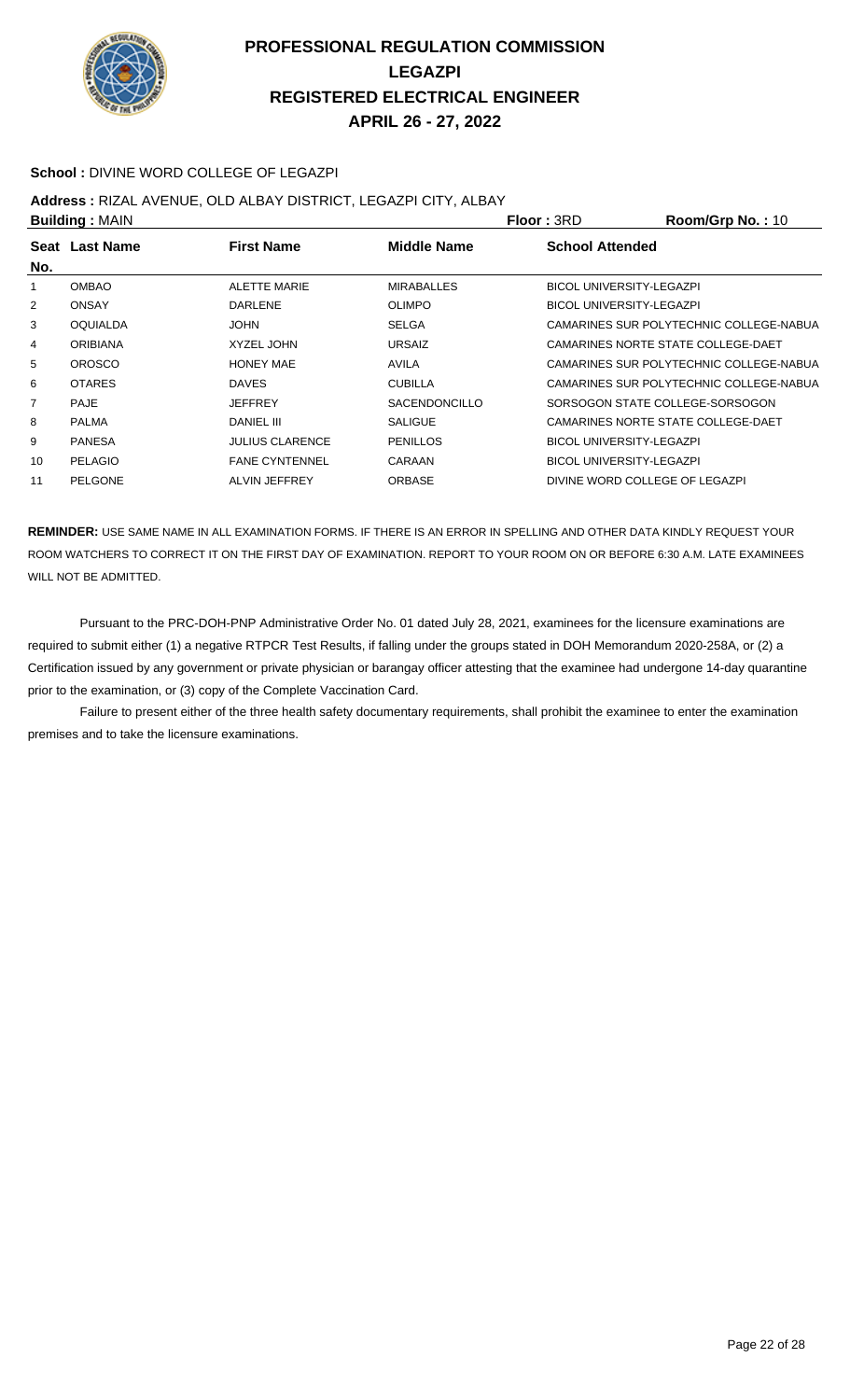

#### **School :** DIVINE WORD COLLEGE OF LEGAZPI

**Address :** RIZAL AVENUE, OLD ALBAY DISTRICT, LEGAZPI CITY, ALBAY

| <b>Building: MAIN</b> |                  |                          | Floor: 3RD        | Room/Grp No.: 11                |                                              |
|-----------------------|------------------|--------------------------|-------------------|---------------------------------|----------------------------------------------|
|                       | Seat Last Name   | <b>First Name</b>        | Middle Name       | <b>School Attended</b>          |                                              |
| No.                   |                  |                          |                   |                                 |                                              |
| 1                     | <b>PELOTIN</b>   | <b>JOSEPH JR</b>         | <b>SANTIAGO</b>   |                                 | DIVINE WORD COLLEGE OF LEGAZPI               |
| $\overline{2}$        | <b>PEÑAS</b>     | <b>JOHN NICKO</b>        | <b>AGPOON</b>     |                                 | UNIVERSITY OF NUEVA CACERES                  |
| 3                     | PERANCO          | MARK JOHN                | <b>BELCHEZ</b>    |                                 | BICOL UNIVERSITY IND'L TECH. (BUCIT)-LEGAZPI |
| 4                     | <b>PLOPINO</b>   | <b>JORDAN</b>            | <b>PONTERES</b>   | BICOL UNIVERSITY-LEGAZPI        |                                              |
| 5                     | PONTANAL         | <b>MARK ANDREW</b>       | <b>DELOVERGES</b> |                                 | CAMARINES SUR POLYTECHNIC COLLEGE-NABUA      |
| 6                     | PORLAJE          | <b>JOHN PATRICK</b>      | <b>TATING</b>     |                                 | DIVINE WORD COLLEGE OF LEGAZPI               |
| 7                     | <b>PORNILLOS</b> | <b>ERIC</b>              | CABAL             |                                 | UNIVERSITY OF NORTHEASTERN PHILIPPINES       |
| 8                     | <b>PRIELA</b>    | <b>CLEO MACARTHUR JR</b> | <b>ALIMAGNO</b>   |                                 | UNIVERSITY OF NUEVA CACERES                  |
| 9                     | PUNZALAN         | <b>HAL GABE</b>          | <b>MORAL</b>      | <b>BICOL UNIVERSITY-LEGAZPI</b> |                                              |
| 10                    | QUIJANO          | ANGELO EMMANUEL          | ALVAREZ           |                                 | UNIVERSITY OF NUEVA CACERES                  |
| 11                    | <b>RABINO</b>    | <b>JOHN VINCENT</b>      | CAS               |                                 | UNIVERSITY OF NORTHEASTERN PHILIPPINES       |

**REMINDER:** USE SAME NAME IN ALL EXAMINATION FORMS. IF THERE IS AN ERROR IN SPELLING AND OTHER DATA KINDLY REQUEST YOUR ROOM WATCHERS TO CORRECT IT ON THE FIRST DAY OF EXAMINATION. REPORT TO YOUR ROOM ON OR BEFORE 6:30 A.M. LATE EXAMINEES WILL NOT BE ADMITTED.

 Pursuant to the PRC-DOH-PNP Administrative Order No. 01 dated July 28, 2021, examinees for the licensure examinations are required to submit either (1) a negative RTPCR Test Results, if falling under the groups stated in DOH Memorandum 2020-258A, or (2) a Certification issued by any government or private physician or barangay officer attesting that the examinee had undergone 14-day quarantine prior to the examination, or (3) copy of the Complete Vaccination Card.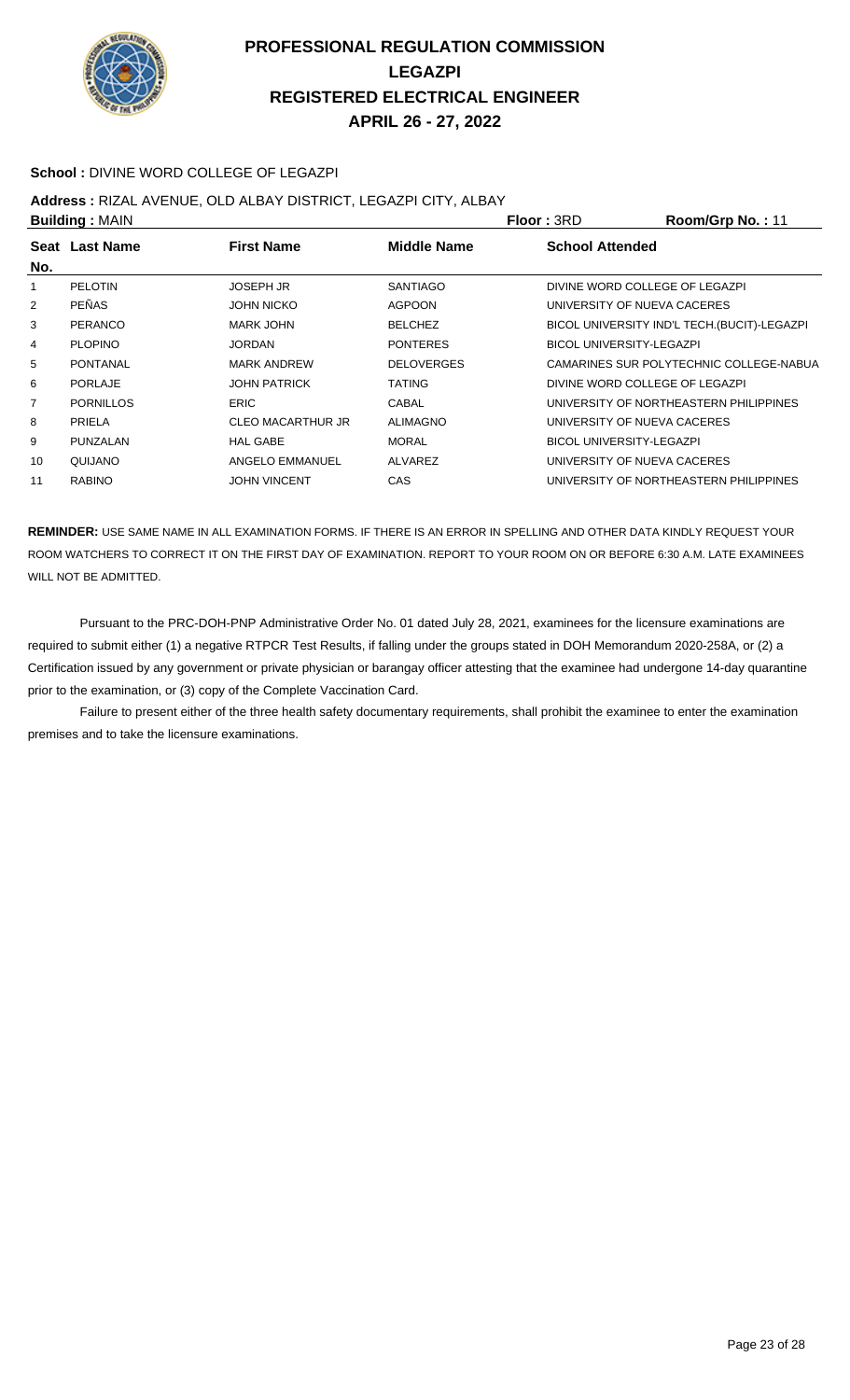

#### **School :** DIVINE WORD COLLEGE OF LEGAZPI

#### **Address :** RIZAL AVENUE, OLD ALBAY DISTRICT, LEGAZPI CITY, ALBAY

|                | <b>Building: MAIN</b> |                    |                    | Floor: 3RD                      | Room/Grp No.: 12                           |
|----------------|-----------------------|--------------------|--------------------|---------------------------------|--------------------------------------------|
| No.            | Seat Last Name        | <b>First Name</b>  | <b>Middle Name</b> | <b>School Attended</b>          |                                            |
| 1              | <b>RACASA</b>         | <b>CHRIS ANGEL</b> | AREVALO            |                                 | CAMARINES SUR POLYTECHNIC COLLEGE-NABUA    |
| 2              | RADAZA                | <b>FEJAY</b>       | <b>REPUYA</b>      |                                 | CAMARINES SUR POLYTECHNIC COLLEGE-NABUA    |
| 3              | <b>RAFOLS</b>         | <b>DANICA MAE</b>  | CAMPOSANO          |                                 | SORSOGON STATE COLLEGE-SORSOGON            |
| 4              | <b>RAMOS</b>          | <b>LORENCE</b>     | <b>BANG</b>        |                                 | CAMARINES NORTE STATE COLLEGE-DAET         |
| 5              | RASCO                 | <b>JOHN IRVIN</b>  | <b>BAYLON</b>      |                                 | CAMARINES NORTE STATE COLLEGE-DAET         |
| 6              | <b>REBLANDO</b>       | VANESSA            | <b>LOVENDINO</b>   | ALBAY                           | COMPUTER ARTS & TECHNOLOGY SCHOOL-OLD      |
| $\overline{7}$ | <b>REBOLLA</b>        | AL BRYAN           | ALVAREZ            | LOPEZ                           | POLYTECHNIC UNIVERSITY OF THE PHILIPPINES- |
| 8              | <b>REBUA</b>          | AILA STEPHANIE     | YBERA              | <b>BICOL UNIVERSITY-LEGAZPI</b> |                                            |
| 9              | RELATIVO              | JEMEL JAY          | <b>NIEBRES</b>     |                                 | CAMARINES SUR POLYTECHNIC COLLEGE-NABUA    |
| 10             | <b>REYES</b>          | <b>VIRGILIO JR</b> | <b>MILLA</b>       | UNIVERSITY OF NUEVA CACERES     |                                            |
| 11             | <b>RICACHO</b>        | <b>MIA GRAPES</b>  | <b>LLAGUNO</b>     | <b>BICOL UNIVERSITY-LEGAZPI</b> |                                            |
|                |                       |                    |                    |                                 |                                            |

**REMINDER:** USE SAME NAME IN ALL EXAMINATION FORMS. IF THERE IS AN ERROR IN SPELLING AND OTHER DATA KINDLY REQUEST YOUR ROOM WATCHERS TO CORRECT IT ON THE FIRST DAY OF EXAMINATION. REPORT TO YOUR ROOM ON OR BEFORE 6:30 A.M. LATE EXAMINEES WILL NOT BE ADMITTED.

 Pursuant to the PRC-DOH-PNP Administrative Order No. 01 dated July 28, 2021, examinees for the licensure examinations are required to submit either (1) a negative RTPCR Test Results, if falling under the groups stated in DOH Memorandum 2020-258A, or (2) a Certification issued by any government or private physician or barangay officer attesting that the examinee had undergone 14-day quarantine prior to the examination, or (3) copy of the Complete Vaccination Card.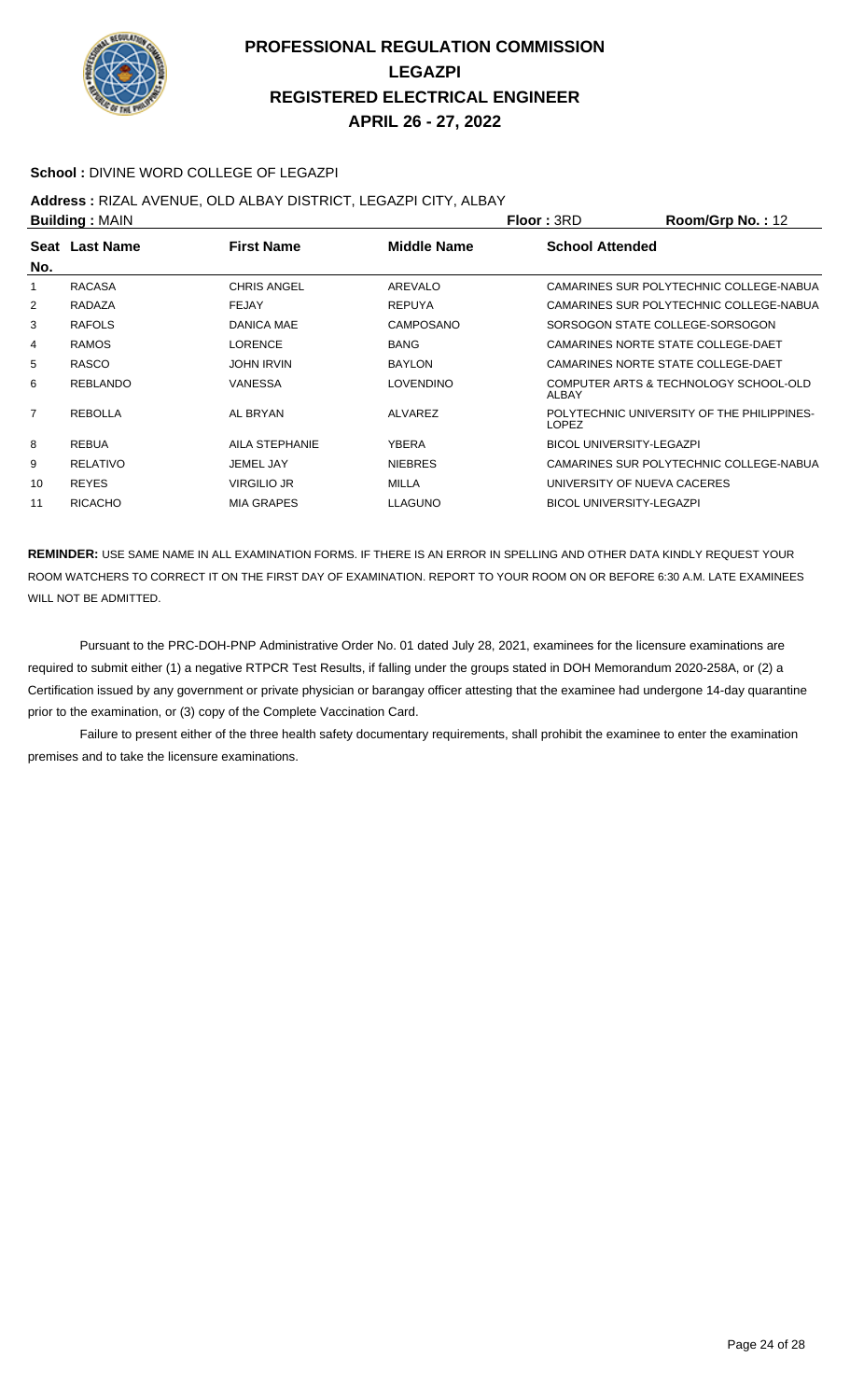

#### **School :** DIVINE WORD COLLEGE OF LEGAZPI

#### **Address :** RIZAL AVENUE, OLD ALBAY DISTRICT, LEGAZPI CITY, ALBAY

| <b>Building: MAIN</b> |                 |                        |                | <b>Floor: 3RD</b>               | Room/Grp No.: 13                                                          |
|-----------------------|-----------------|------------------------|----------------|---------------------------------|---------------------------------------------------------------------------|
| No.                   | Seat Last Name  | <b>First Name</b>      | Middle Name    | <b>School Attended</b>          |                                                                           |
| 1                     | <b>RIZALTE</b>  | <b>JAYSON</b>          | <b>DOLOT</b>   |                                 | SORSOGON STATE COLLEGE-SORSOGON                                           |
| 2                     | <b>RONTAS</b>   | <b>AIJALON</b>         | <b>ABO</b>     |                                 | DIVINE WORD COLLEGE OF LEGAZPI                                            |
| 3                     | <b>ROQUE</b>    | <b>GINO</b>            | <b>ESPINAS</b> | <b>BICOL UNIVERSITY-LEGAZPI</b> |                                                                           |
| 4                     | <b>ROSCO</b>    | <b>DEN IVAN</b>        | <b>SAZON</b>   | <b>BICOL UNIVERSITY-LEGAZPI</b> |                                                                           |
| 5                     | <b>ROSIN</b>    | <b>GLADYS</b>          | <b>ARISPE</b>  | <b>BICOL UNIVERSITY-LEGAZPI</b> |                                                                           |
| 6                     | <b>RUSTIA</b>   | <b>EDGAR</b>           | <b>SALES</b>   |                                 | BICOL STATE COLLEGE OF APPLIED SCIENCES &<br>TECHNOLOGY(FOR. CSPC - NAGA) |
| $\overline{7}$        | <b>SANDE</b>    | JAY                    | ABILA          | <b>BICOL UNIVERSITY-LEGAZPI</b> |                                                                           |
| 8                     | <b>SAQUIN</b>   | <b>BUENAVENTURA JR</b> | <b>GALACIO</b> | ORMOC CAMPUS                    | EASTERN VISAYAS STATE UNIV. (FOR. L.I.T.)-                                |
| 9                     | <b>SARASPI</b>  | NIñO ALBERT            | CAPARANGA      |                                 | CAMARINES SUR POLYTECHNIC COLLEGE-NABUA                                   |
| 10                    | <b>SARHENTO</b> | <b>JADE</b>            | <b>GAMIS</b>   | <b>BICOL UNIVERSITY-LEGAZPI</b> |                                                                           |
| 11                    | <b>SAYSON</b>   | SHERWIN JAY            | <b>LUCERO</b>  |                                 | BICOL STATE COLLEGE OF APPLIED SCIENCES &<br>TECHNOLOGY(FOR. CSPC - NAGA) |

**REMINDER:** USE SAME NAME IN ALL EXAMINATION FORMS. IF THERE IS AN ERROR IN SPELLING AND OTHER DATA KINDLY REQUEST YOUR ROOM WATCHERS TO CORRECT IT ON THE FIRST DAY OF EXAMINATION. REPORT TO YOUR ROOM ON OR BEFORE 6:30 A.M. LATE EXAMINEES WILL NOT BE ADMITTED.

 Pursuant to the PRC-DOH-PNP Administrative Order No. 01 dated July 28, 2021, examinees for the licensure examinations are required to submit either (1) a negative RTPCR Test Results, if falling under the groups stated in DOH Memorandum 2020-258A, or (2) a Certification issued by any government or private physician or barangay officer attesting that the examinee had undergone 14-day quarantine prior to the examination, or (3) copy of the Complete Vaccination Card.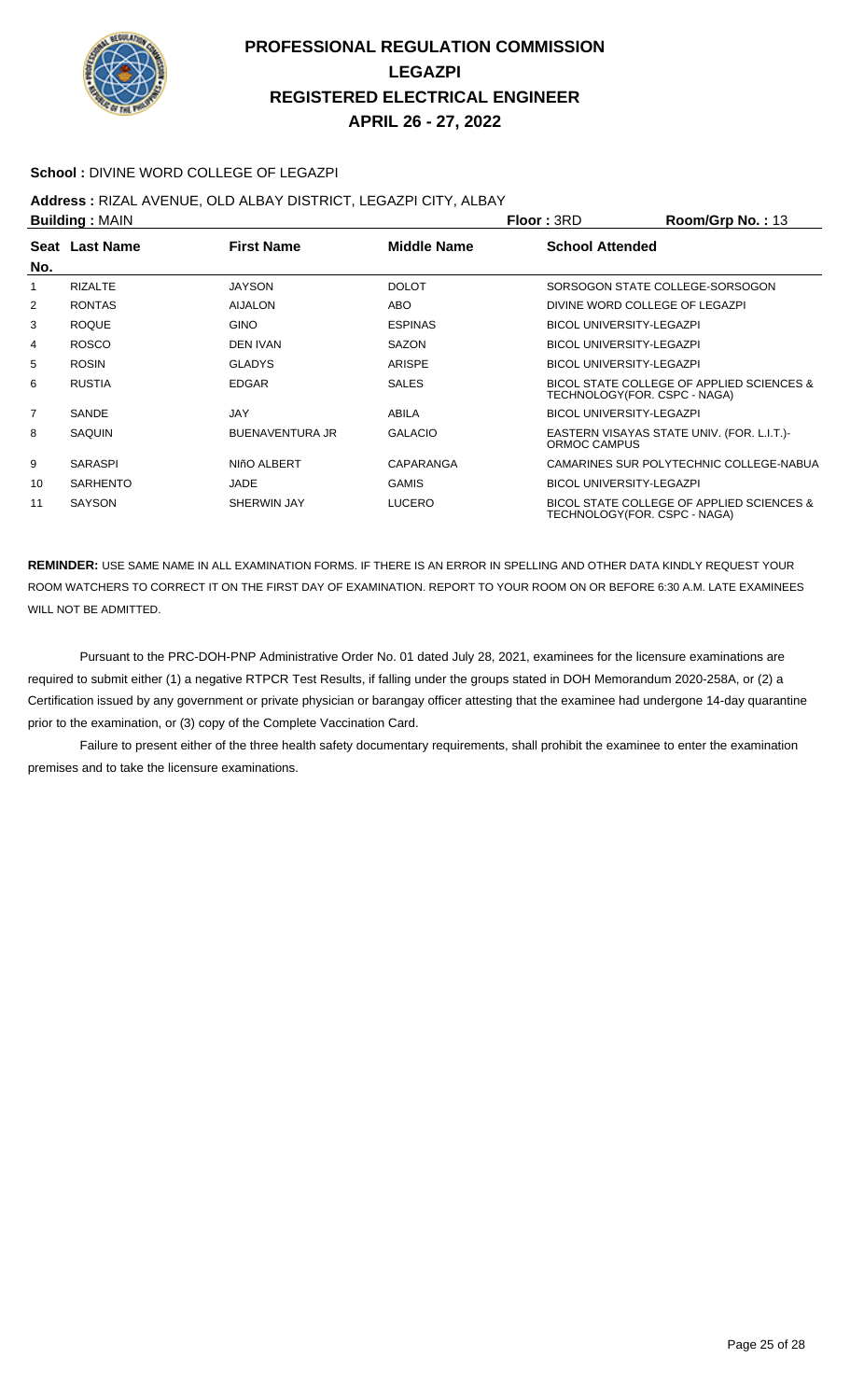

#### **School :** DIVINE WORD COLLEGE OF LEGAZPI

#### **Address :** RIZAL AVENUE, OLD ALBAY DISTRICT, LEGAZPI CITY, ALBAY

| <b>Building: MAIN</b> |                                                    |                     |                 | Floor: 3RD             | Room/Grp No.: 14                                                          |
|-----------------------|----------------------------------------------------|---------------------|-----------------|------------------------|---------------------------------------------------------------------------|
|                       | Middle Name<br><b>First Name</b><br>Seat Last Name |                     |                 | <b>School Attended</b> |                                                                           |
| No.                   |                                                    |                     |                 |                        |                                                                           |
|                       | <b>SERRANILLA</b>                                  | <b>DIANNE ELNNY</b> | <b>NARVASA</b>  |                        | CAMARINES NORTE STATE COLLEGE-DAET                                        |
| 2                     | <b>SEVILLA</b>                                     | <b>RIZAMIN</b>      | <b>ERMITA</b>   |                        | UNIVERSITY OF NUEVA CACERES                                               |
| 3                     | <b>SIANO</b>                                       | JESAM               | <b>BELMONTE</b> |                        | CAMARINES SUR POLYTECHNIC COLLEGE-NABUA                                   |
| 4                     | <b>SIARON</b>                                      | <b>MARK DARREX</b>  | PEÑA            |                        | CAMARINES SUR POLYTECHNIC COLLEGE-NABUA                                   |
| 5                     | <b>SIAT</b>                                        | <b>JEROME</b>       | PARAÑAL         |                        | CAMARINES SUR POLYTECHNIC COLLEGE-NABUA                                   |
| 6                     | <b>SICAL</b>                                       | <b>MATT VINCENT</b> | <b>DOMINGO</b>  |                        | CAMARINES NORTE STATE COLLEGE-DAET                                        |
| $\overline{7}$        | <b>SIGUENZA</b>                                    | <b>FEGERLYN</b>     | <b>QUIÑONES</b> |                        | CAMARINES NORTE STATE COLLEGE-DAET                                        |
| 8                     | <b>SOLANO</b>                                      | <b>ANTHONY</b>      | <b>NAS</b>      |                        | <b>BICOL UNIVERSITY-LEGAZPI</b>                                           |
| 9                     | <b>SOLOMON</b>                                     | <b>REX</b>          | <b>RABORAR</b>  |                        | BICOL UNIVERSITY IND'L TECH. (BUCIT)-LEGAZPI                              |
| 10                    | <b>SOLOMON</b>                                     | <b>RYAN KING</b>    | <b>GARCIA</b>   |                        | DIVINE WORD COLLEGE OF LEGAZPI                                            |
| 11                    | <b>TAGUM</b>                                       | <b>MANUEL JR</b>    | <b>BUSTARGA</b> |                        | BICOL STATE COLLEGE OF APPLIED SCIENCES &<br>TECHNOLOGY(FOR. CSPC - NAGA) |

**REMINDER:** USE SAME NAME IN ALL EXAMINATION FORMS. IF THERE IS AN ERROR IN SPELLING AND OTHER DATA KINDLY REQUEST YOUR ROOM WATCHERS TO CORRECT IT ON THE FIRST DAY OF EXAMINATION. REPORT TO YOUR ROOM ON OR BEFORE 6:30 A.M. LATE EXAMINEES WILL NOT BE ADMITTED.

 Pursuant to the PRC-DOH-PNP Administrative Order No. 01 dated July 28, 2021, examinees for the licensure examinations are required to submit either (1) a negative RTPCR Test Results, if falling under the groups stated in DOH Memorandum 2020-258A, or (2) a Certification issued by any government or private physician or barangay officer attesting that the examinee had undergone 14-day quarantine prior to the examination, or (3) copy of the Complete Vaccination Card.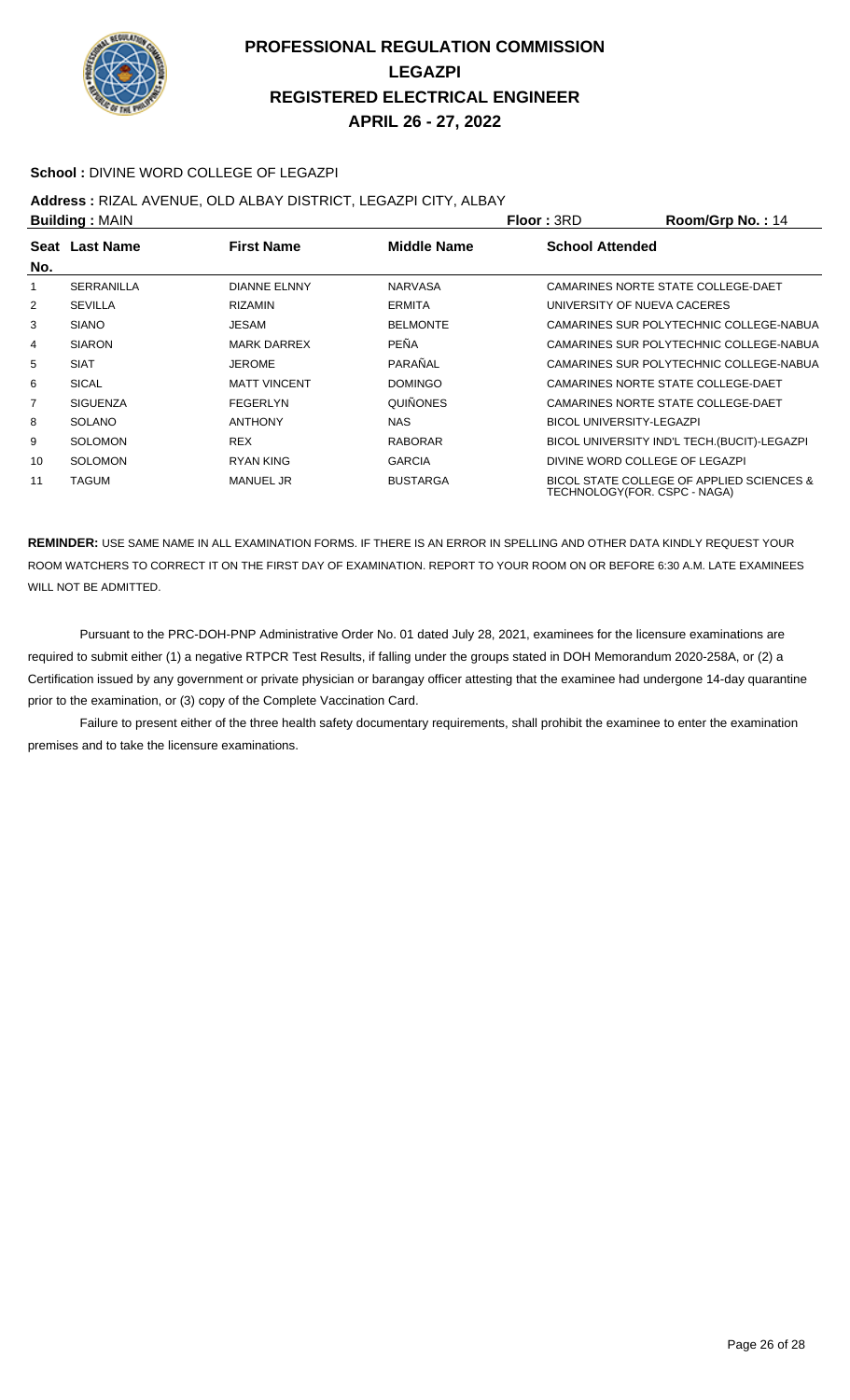

#### **School :** DIVINE WORD COLLEGE OF LEGAZPI

**Address :** RIZAL AVENUE, OLD ALBAY DISTRICT, LEGAZPI CITY, ALBAY

| <b>Building: MAIN</b> |                                                           |                        |                        | <b>Floor: 3RD</b>               | Room/Grp No.: 15                                                          |
|-----------------------|-----------------------------------------------------------|------------------------|------------------------|---------------------------------|---------------------------------------------------------------------------|
|                       | <b>First Name</b><br><b>Middle Name</b><br>Seat Last Name |                        | <b>School Attended</b> |                                 |                                                                           |
| No.                   |                                                           |                        |                        |                                 |                                                                           |
| 1                     | TALANIA                                                   | <b>JEREMY</b>          | <b>VILLAR</b>          |                                 | CAMARINES SUR POLYTECHNIC COLLEGE-NABUA                                   |
| 2                     | <b>TANGCO</b>                                             | SHAELA MARIE           | <b>BAÑARES</b>         |                                 | SORSOGON STATE COLLEGE-SORSOGON                                           |
| 3                     | TARE                                                      | CIRILO JR              | MINALABAG              |                                 | CAMARINES NORTE STATE COLLEGE-DAET                                        |
| 4                     | <b>TEMPOROSA</b>                                          | AILA MAE               | <b>GONZALES</b>        |                                 | SORSOGON STATE COLLEGE-SORSOGON                                           |
| 5                     | <b>TEODORO</b>                                            | <b>BJORN RENELL</b>    | LANZUELA               |                                 | CAMARINES NORTE STATE COLLEGE-DAET                                        |
| 6                     | TIAMZON                                                   | LOYD                   | <b>MATAMOROSA</b>      | <b>BICOL UNIVERSITY-LEGAZPI</b> |                                                                           |
| 7                     | TIBI                                                      | PAUL ANTHONY           | PERAJA                 | <b>BICOL UNIVERSITY-LEGAZPI</b> |                                                                           |
| 8                     | <b>TORION</b>                                             | <b>CHRISTIAN DANLY</b> | LASAP                  |                                 | SORSOGON STATE COLLEGE-SORSOGON                                           |
| 9                     | TOSOC                                                     | NOEL JR                | <b>ACANTILADO</b>      |                                 | BICOL STATE COLLEGE OF APPLIED SCIENCES &<br>TECHNOLOGY(FOR. CSPC - NAGA) |
| 10                    | <b>TUASON</b>                                             | RAMON DEXTER JR        | <b>RUBIO</b>           | <b>BICOL UNIVERSITY-LEGAZPI</b> |                                                                           |
| 11                    | <b>TURALLO</b>                                            | LOWELL GERARD          | <b>MIRABEL</b>         | <b>BICOL UNIVERSITY-LEGAZPI</b> |                                                                           |
|                       |                                                           |                        |                        |                                 |                                                                           |

**REMINDER:** USE SAME NAME IN ALL EXAMINATION FORMS. IF THERE IS AN ERROR IN SPELLING AND OTHER DATA KINDLY REQUEST YOUR ROOM WATCHERS TO CORRECT IT ON THE FIRST DAY OF EXAMINATION. REPORT TO YOUR ROOM ON OR BEFORE 6:30 A.M. LATE EXAMINEES WILL NOT BE ADMITTED.

 Pursuant to the PRC-DOH-PNP Administrative Order No. 01 dated July 28, 2021, examinees for the licensure examinations are required to submit either (1) a negative RTPCR Test Results, if falling under the groups stated in DOH Memorandum 2020-258A, or (2) a Certification issued by any government or private physician or barangay officer attesting that the examinee had undergone 14-day quarantine prior to the examination, or (3) copy of the Complete Vaccination Card.